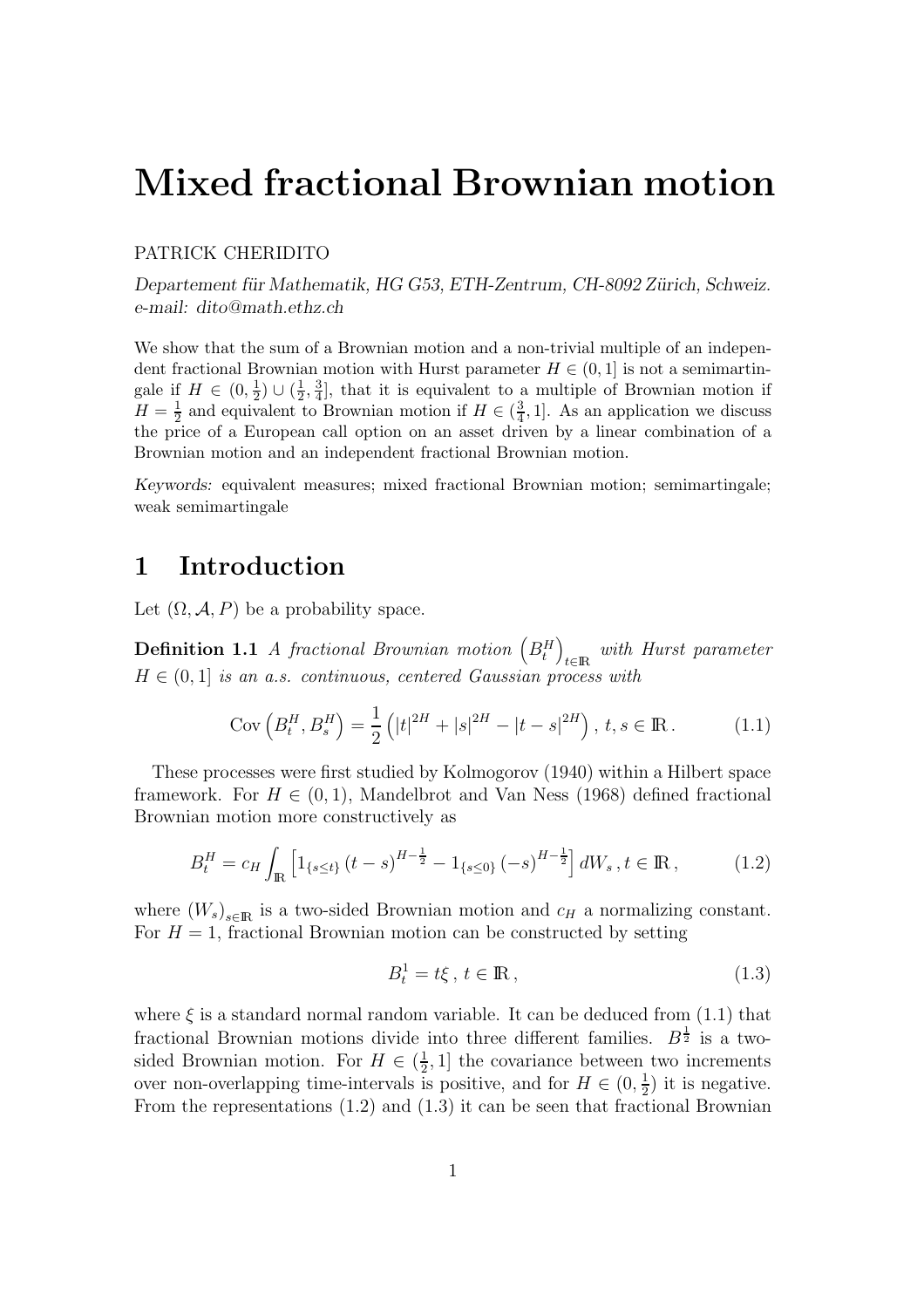motion has stationary increments. Furthermore, it can easily be checked that for all  $a > 0$ .

$$
\left(a^H B^H_{\frac{t}{a}}\right)_{t\in{\rm I\mskip -3.5mu R}\!} \quad\hbox{has the same distribution as}\quad \left(B^H_t\right)_{t\in{\rm I\mskip -3.5mu R}\!}.
$$

This property is called self-similarity.

By mixed fractional Brownian motion we mean a linear combination of different fractional Brownian motions. In this paper we examine whether a mixed fractional Brownian motion is a semimartingale when it is of the special form

$$
M^{H,\alpha} := B + \alpha B^H,
$$

where B is a Brownian motion,  $B<sup>H</sup>$  an independent fractional Brownian motion and  $\alpha \in \mathbb{R} \setminus \{0\}$ .

To avoid localization arguments we consider  $\left(M_t^{H,\alpha}\right)$  $t \in [0,T]$  for  $T < \infty$ . It follows from self-similarity of fractional Brownian motion that the process

$$
\left(B_t + \alpha B_t^H\right)_{t \in [0,T]}
$$

has the same distribution as

$$
\left(T^{\frac{1}{2}}B_{\frac{t}{T}} + \alpha T^{H}B_{\frac{t}{T}}^{H}\right)_{t \in [0,T]} = T^{\frac{1}{2}}\left(B_{\frac{t}{T}} + \alpha T^{H-\frac{1}{2}}B_{\frac{t}{T}}^{H}\right)_{t \in [0,T]}
$$

This shows that there is no loss of generality in assuming  $T = 1$ .

**Definition 1.2** A filtration  $\mathbb{F} = (\mathcal{F}_t)_{t \in [0,1]}$  is said to fulfil the usual assumptions if it is right-continuous,  $\mathcal{F}_1$  is complete and  $\mathcal{F}_0$  contains all null sets of  $\mathcal{F}_1$ . For an arbitrary filtration  $\mathbb{F} = (\mathcal{F}_t)_{t \in [0,1]}$  we denote by  $\bar{\mathbb{F}} = (\bar{\mathcal{F}}_t)$  $t \in [0,1]$  the smallest filtration that contains *F* and satisfies the usual assumptions.

The classical notion of a semimartingale stands at the end of a chain of generalizations of Brownian motion, each of which extended the class of stochastic processes that can play the role of the integrator in stochastic integration in the Itô-sense (see Itô (1944) for Itô's construction of the stochastic integral). It reached its final form in Doléans-Dade and Meyer (1970). In their paper a stochastic process  $(X_t)$  that is adapted to a filtration  $F = (\mathcal{F}_t)$  satisfying the usual assumptions is called an *lF*-semimartingale if it admits a decomposition of the form

$$
X_t = X_0 + M_t + A_t, \t\t(1.4)
$$

.

where  $X_0$  is an  $\mathcal{F}_0$ -measurable random variable,  $M_0 = A_0 = 0$ , M is an a.s. rightcontinuous local martingale with respect to  $F$  and  $A$  an a.s. right-continuous, *F*-adapted finite variation process. Later it was found that if a filtration  $F =$  $(\mathcal{F})_{t\in[0,1]}$  satisfies the usual assumptions, an a.s. right-continuous, *F*-adapted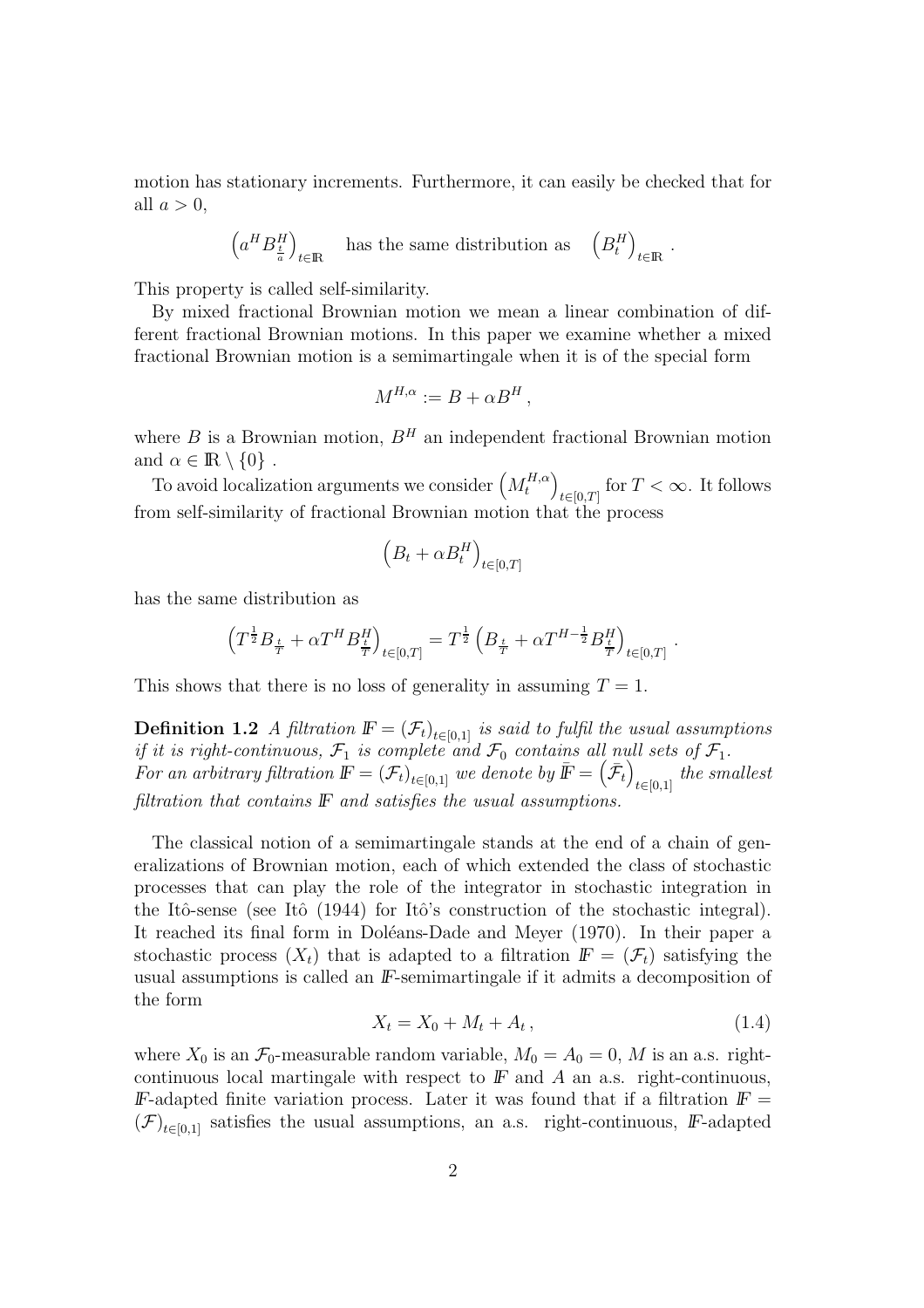stochastic process  $(X_t)_{t\in[0,1]}$  is of the form (1.4) if and only if X fulfils the following condition:

$$
I_X(\beta(F)) \text{ is bounded in } L^0,
$$
\n
$$
(1.5)
$$

where

$$
\beta(E) = \left\{ \sum_{j=0}^{n-1} f_j 1_{(t_j, t_{j+1}]} \, | \, n \in \mathbb{N}, \, 0 \le t_0 < \ldots < t_n \le 1, \right. \\
\forall j, \, f_j \text{ is } \mathcal{F}_{t_j}\text{-measurable and } |f_j| \le 1 \text{ a.s. } \right\} \tag{1.6}
$$

and

$$
I_X(\vartheta) = \sum_{j=0}^{n-1} f_j \left( X_{t_{j+1}} - X_{t_j} \right) \text{ for } \vartheta = \sum_{j=0}^{n-1} f_j 1_{(t_j, t_{j+1}]} \in \beta \left( \mathbb{F} \right).
$$

This result is usually referred to as the Bichteler-Dellacherie theorem (see e.g. VIII.4 of Dellacherie and Meyer (1980) for a proof). For our purposes it is more convenient to work with condition (1.5) than with the decomposition property (1.4). If one does not require the process to be a.s. right-continuous and the filtration to satisfy the usual assumptions, one obtains a weaker form of the semimartingale property than the classical one.

**Definition 1.3** A stochastic process  $(X_t)_{t\in[0,1]}$  is a weak semimartingale with respect to a filtration  $\mathbb{F} = (\mathcal{F}_t)_{t \in [0,1]}$  if X is **F**-adapted and satisfies (1.5).

Let  $(X_t)_{t \in [0,1]}$  be a stochastic process. If  $F^1 = (\mathcal{F}_t^1)_{t \in [0,1]}$  and  $F^2 = (\mathcal{F}_t^2)_{t \in [0,1]}$ are two filtrations with  $\mathcal{F}_t^1 \subset \mathcal{F}_t^2$  for all  $t \in [0,1]$ , then  $\beta \left(\mathbb{F}^1\right) \subset \beta \left(\mathbb{F}^2\right)$ . Hence,  $L^0$ -boundedness of  $I_X(\beta(\mathbb{F}^2))$  implies  $L^0$ -boundedness of  $I_X(\beta(\mathbb{F}^1))$ . This shows that if X is not a weak semimartingale with respect to the filtration generated by  $X$ , then it is not a weak semimartingale with respect to any other filtration. Therefore it is natural to introduce the following definition.

**Definition 1.4** Let  $(X_t)_{t\in[0,1]}$  be a stochastic process. We define the filtration  $\mathbb{F}^X = \left(\mathcal{F}^X_t\right)_{t \in [0,1]}$  by

$$
\mathcal{F}_t^X = \sigma\left(\left(X_s\right)_{0 \le s \le t}\right), \, t \in [0,1].
$$

We call  $X$  a weak semimartingale if it is a weak semimartingale with respect to  $\mathbb{F}^{X}$ . We call X a semimartingale if it is a semimartingale with respect to  $\overline{\mathbb{F}}^{X}$ .

**Example 1.5** It is easy to see that the deterministic process

$$
X_t = \begin{cases} 0 & \text{for } t \in [0, \frac{1}{2}] \\ 1 & \text{for } t \in (\frac{1}{2}, 1] \end{cases}
$$

is a weak semimartingale. But it is not a semimartingale because it is not a.s. right-continuous.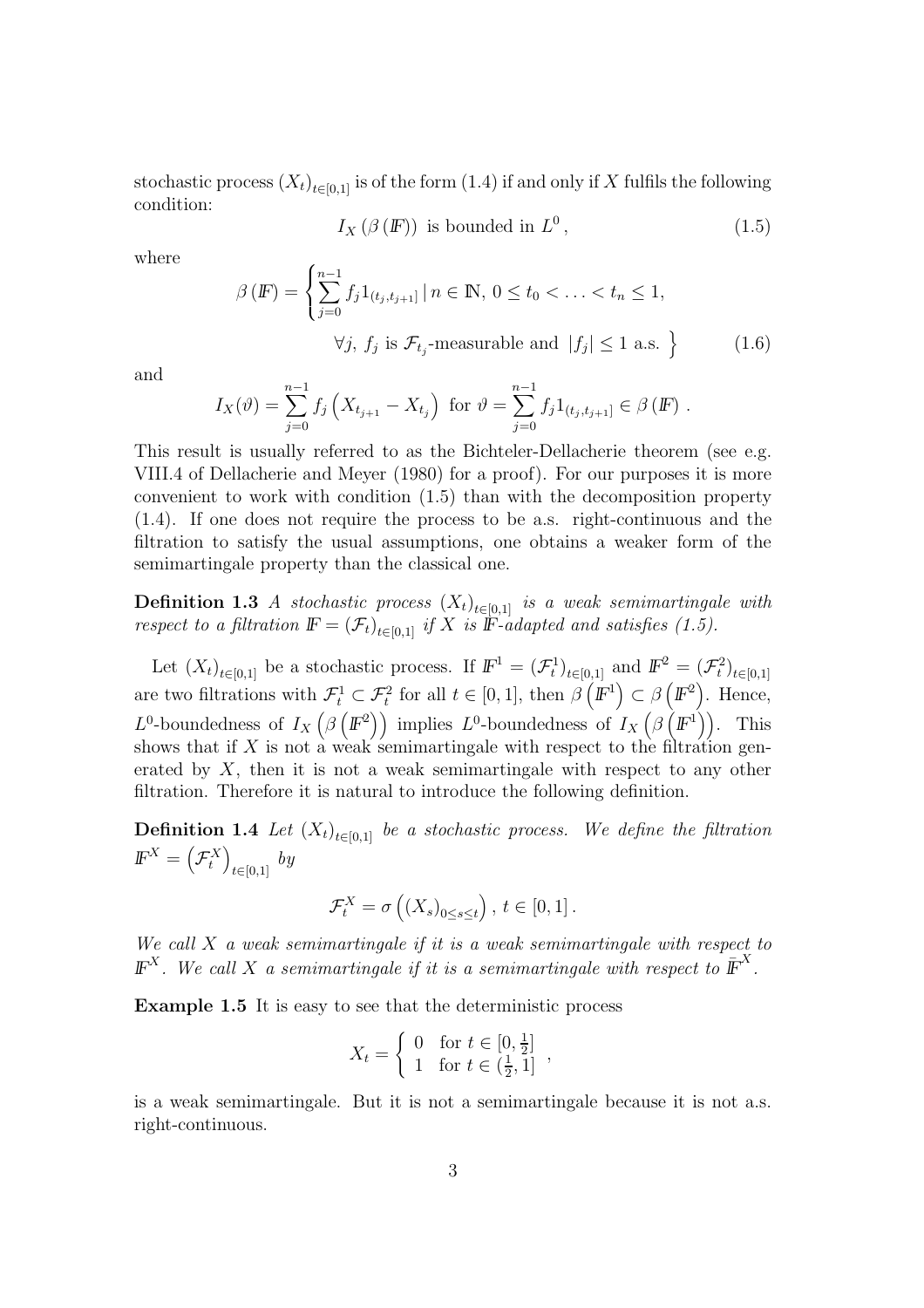However, it follows from Lemma 2.4 below that for every filtration  $\mathbf{F} = (\mathcal{F}_t)_{t \in [0,1]},$ an a.s right-continuous  $\mathbb{F}\text{-weak semimartale}$  is also an  $\overline{\mathbb{F}}\text{-semimartale}$ .

The problem of determining whether  $M^{H,\alpha}$  is a semimartingale is easiest when  $H \in \left\{\frac{1}{2}, 1\right\}$ . It is clear that

$$
\frac{1}{\sqrt{1+\alpha^2}}M^{\frac{1}{2},\alpha}
$$

is a Brownian motion. In particular, it is an  $\bar{F}^{M^{\frac{1}{2},\alpha}}$ -semimartingale. Hence,  $M^{\frac{1}{2},\alpha}$ is a semimartingale.  $M^{1,\alpha}$  can be represented as

$$
M_t^{1,\alpha} = B_t + \alpha t \xi, \, t \in [0,1],
$$

where B is a Brownian motion and  $\xi$  an independent standard normal random variable. This shows that  $M^{1,\alpha}$  is a semimartingale with respect to  $\bar{F} = (\bar{\mathcal{F}})$  where  $\left(\bar{\mathcal{F}}_t\right)_{t\in[0,1]},$  where

$$
\mathcal{F}_t = \sigma\left(\xi, \left(B_s\right)_{0 \le s \le t}\right), t \in [0, 1].
$$

With the help of Girsanov's theorem we can show even more. Unlike  $M^{\frac{1}{2},\alpha}$ ,  $M^{1,\alpha}$ is not a multiple of a Brownian motion under the measure  $P$ . But it is a Brownian motion under an equivalent measure Q. It can be deduced from Fubini's theorem that

$$
E\left[\exp\left(-\alpha\xi B_1 - \frac{1}{2}(\alpha\xi)^2\right)\right] = 1.
$$

Therefore,

$$
Q = \exp\left(-\alpha \xi B_1 - \frac{1}{2} (\alpha \xi)^2\right) \cdot P
$$

is a probability measure that is equivalent to  $P$  and it follows from Girsanov's theorem that  $M^{1,\alpha}$  is a Brownian motion under Q. Hence,  $M^{1,\alpha}$  is equivalent to Brownian motion in the sense of the following definition.

**Definition 1.6** Let  $(C[0, 1], \mathcal{B})$  be the space of continuous functions with the  $\sigma$ algebra generated by the cylinder sets. If  $(X_t)_{t\in[0,1]}$  is an a.s. continuous stochastic process, we denote by  $P_X$  the measure induced by X on  $(C[0, 1], \mathcal{B})$ . We call two a.s. continuous stochastic processes  $(X_t)_{t\in[0,1]}$  and  $(Y_t)_{t\in[0,1]}$  equivalent if  $P_X$  and P<sup>Y</sup> are equivalent.

It can be seen from Definition 1.3 that the weak semimartingale property is invariant under a change of the probability measure within the same equivalence class. The same is true for the semimartingale property. Hence, all processes that are equivalent to Brownian motion are semimartingales.

We express the main results of this paper in the following theorem.

**Theorem 1.7**  $(M^{H,\alpha})_{t\in[0,1]}$  is not a weak semimartingale if  $H \in (0, \frac{1}{2}) \cup (\frac{1}{2}, \frac{3}{4}],$ it is equivalent to  $\sqrt{1+\alpha^2}$  times Brownian motion if  $H = \frac{1}{2}$  and equivalent to Brownian motion if  $H \in (\frac{3}{4}, 1]$ .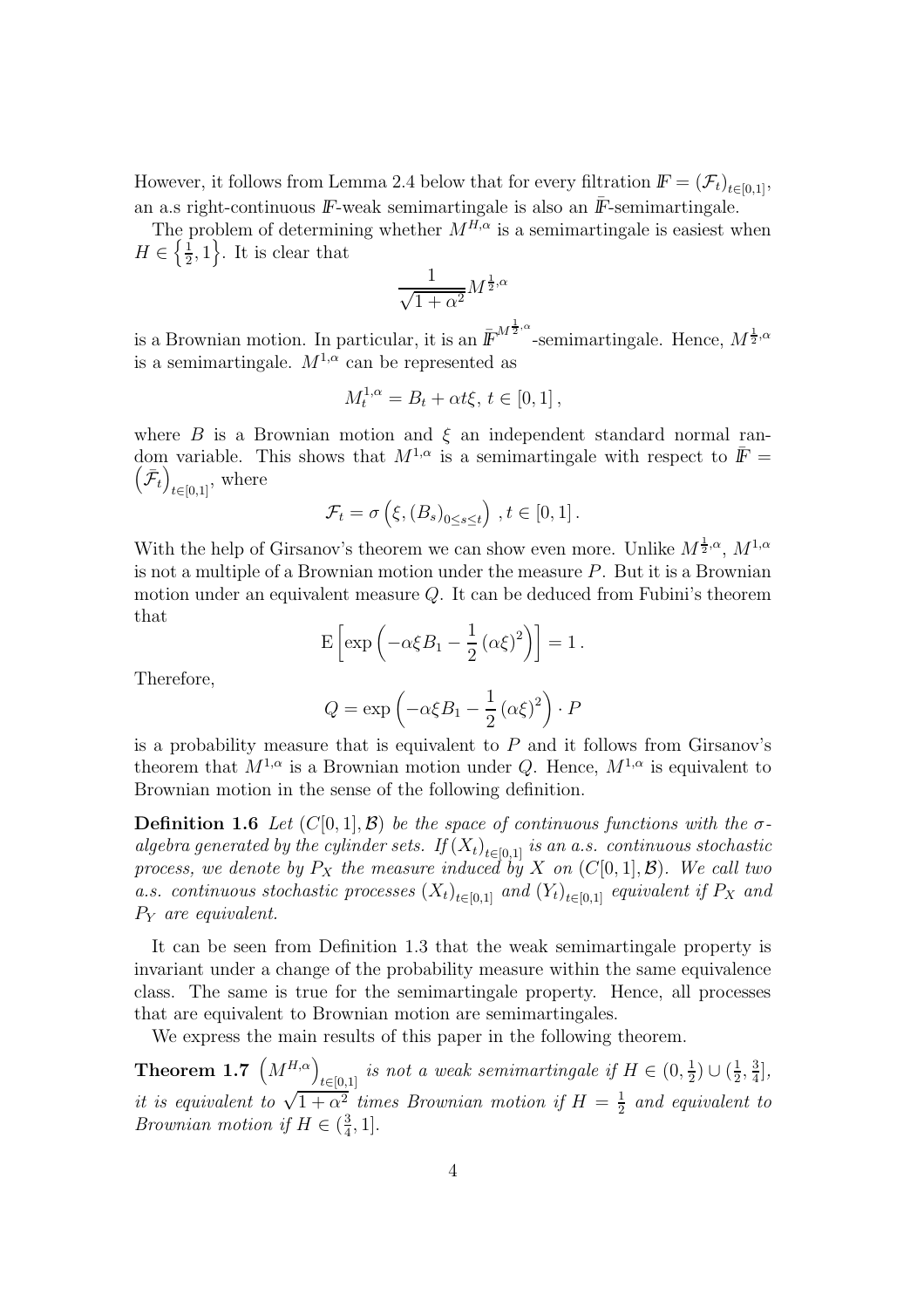For  $H \in \left\{\frac{1}{2}, 1\right\}$ , we have already proved Theorem 1.7. For  $\left(0, \frac{1}{2}\right) \cup \left(\frac{1}{2}, 1\right)$  it has been shown by several authors (e.g Lipster and Shiryaev (1989), Lin (1995), Rogers (1997)) that fractional Brownian motion  $B<sup>H</sup>$  cannot be a semimartingale. Since  $\mathbb{F}^{B^H}$  does not satisfy the usual assumptions, the statement that  $B^H$  is not a weak semimartingale is slightly stronger. We will prove it in Section 2. Nothing in this proof is essentially new. We give it to make clear which parts of it can also be used to deal with  $M^{H,\alpha}$  and when new methods are needed. For  $H \in (0, \frac{1}{2})$  the proof is based on the fact that the quadratic variation of  $B^H$ is infinite. The same argument can be used to show that  $M^{H,\alpha}$  is not a weak semimartingale for  $H \in (0, \frac{1}{2})$  because, as we will show in Section 3, in this case  $M^{H,\alpha}$  has also infinite quadratic variation. For  $H \in \left(\frac{1}{2},1\right)$ ,  $B^H$  is not a weak semimartingale because it is a stochastic process with vanishing quadratic variation and a.s. paths of infinite variation. This reasoning cannot be applied to treat  $M^{H,\alpha}$  for  $H \in \left(\frac{1}{2},1\right)$  because then  $M^{H,\alpha}$  has the same quadratic variation as Brownian motion. In this case we need more refined methods to see whether  $M^{H,\alpha}$  is a semimartingale. Surprisingly,  $M^{H,\alpha}$  is not a weak semimartingale if  $H \in (\frac{1}{2}, \frac{3}{4}]$  and it is equivalent to Brownian motion if  $H \in (\frac{3}{4}, 1]$ . In Section 4 we prove Theorem 1.7 for  $H \in (\frac{1}{2}, \frac{3}{4}]$ . The proof depends on a theorem of Stricker (1984) on Gaussian processes. In Section 5 we prove Theorem 1.7 for  $H \in (\frac{3}{4}, 1]$ . In this case we use the concept of relative entropy and the fact that two Gaussian measures are either equivalent or singular. In Section 6 we discuss the price of a European call option on a stock that is modelled as an exponential mixed fractional Brownian motion with drift.

### 2  $B^H$  is not a weak semimartingale if  $H \in \left(0, \frac{1}{2}\right)$ 2 ∪  $\left(\frac{1}{2}, 1\right)$

From now on we use the following notation. For a stochastic process  $(X_t)_{t\in[0,1]}$ and  $n \in \mathbb{N}$ , we set for  $j = 1, \ldots n$ ,  $\Delta_j^n X = X_{\frac{j}{n}} - X_{\frac{j-1}{n}}$ .

That  $B^H$  is not a weak semimartingale for  $H \in \left(0, \frac{1}{2}\right) \cup \left(\frac{1}{2}, 1\right)$ , can be derived from the fact that in this case  $B<sup>H</sup>$  does not have the 'right' variation. The following facts about the p-variation of fractional Brownian motion are well known.

**Lemma 2.1** Let  $p, q > 0$ . Then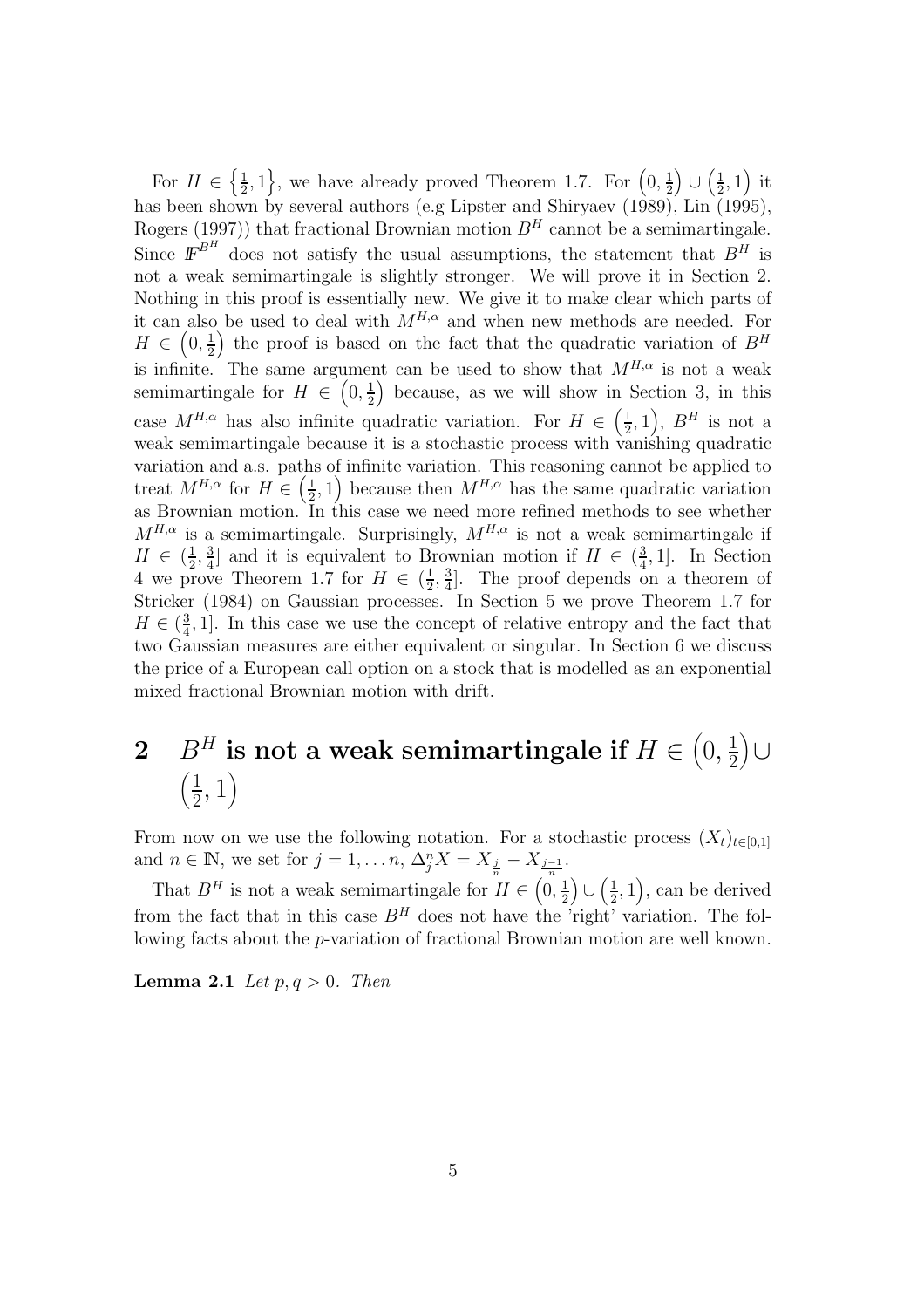a) 
$$
n^{pH-1} \sum_{j=1}^{n} \left| \Delta_{j}^{n} B^{H} \right|^{p} \stackrel{(n \to \infty)}{\longrightarrow} E \left[ \left| B_{1}^{H} \right|^{p} \right]
$$
 in  $L^{1}$   
\nb)  $n^{pH-1-q} \sum_{j=1}^{n} \left| \Delta_{j}^{n} B^{H} \right|^{p} \stackrel{(n \to \infty)}{\longrightarrow} 0$  in  $L^{1}$   
\nc)  $n^{pH-1+q} \sum_{j=1}^{n} \left| \Delta_{j}^{n} B^{H} \right|^{p} \stackrel{(n \to \infty)}{\longrightarrow} \infty$  in probability,  
\ni.e. for all  $L > 0$  there exists an  $n_{0}$  such that  
\n $P \left[ n^{pH-1+q} \sum_{j=1}^{n} \left| \Delta_{j}^{n} B^{H} \right|^{p} < L \right] < \frac{1}{L}$  for all  $n \ge n_{0}$ .

Proof. To show a) we recall that the sequence

$$
\left(B_j^H - B_{j-1}^H\right)_{j=1}^{\infty}
$$

is stationary. Since it is Gaussian and

$$
Cov\left(B_1^H - B_0^H, B_j^H - B_{j-1}^H\right) \stackrel{(n \to \infty)}{\longrightarrow} 0,
$$

it is also mixing. Hence, the Ergodic Theorem implies

$$
\frac{1}{n}\sum_{j=1}^{n} \left| B_j^H - B_{j-1}^H \right|^p \stackrel{(n \to \infty)}{\longrightarrow} \mathcal{E}\left[ \left| B_1^H \right|^p \right] \quad \text{in} \quad L^1. \tag{2.1}
$$

On the other hand, it follows from the self-similarity of  $B<sup>H</sup>$  that for all  $n \in \mathbb{N}$ ,

$$
n^{pH-1} \sum_{j=1}^{n} \left| \Delta_j^n B^H \right|^p = \frac{1}{n} \sum_{j=1}^{n} \left| B_j^H - B_{j-1}^H \right|^p \text{ in law.}
$$

This together with (2.1) proves a).

b) follows from a).

To prove c) we choose  $L > 0$ . It follows from a) that

$$
n^{pH-1} \sum_{j=1}^{n} \left| \Delta_j^n B^H \right|^{p} \stackrel{(n \to \infty)}{\longrightarrow} \mathcal{E}\left[ \left| B_1^H \right|^p \right] \text{ in probability.}
$$

In particular, there exists an  $n_1 \in \mathbb{N}$ , such that

$$
P\left[\left|\mathbf{E}\left[\left|B_1^H\right|^p\right]-n^{pH-1}\sum_{j=1}^n\left|\Delta_j^nB^H\right|^p\right|>\frac{1}{2}\mathbf{E}\left[\left|B_1^H\right|^p\right]\right]<\frac{1}{L}
$$

for all  $n \geq n_1$ . This implies that for all  $n \geq n_1$ 

$$
P\left[n^{pH-1}\sum_{j=1}^{n}\left|\Delta_{j}^{n}B^{H}\right|^{p}<\frac{1}{2}\mathrm{E}\left[\left|B_{1}^{H}\right|^{p}\right]\right]<\frac{1}{L}
$$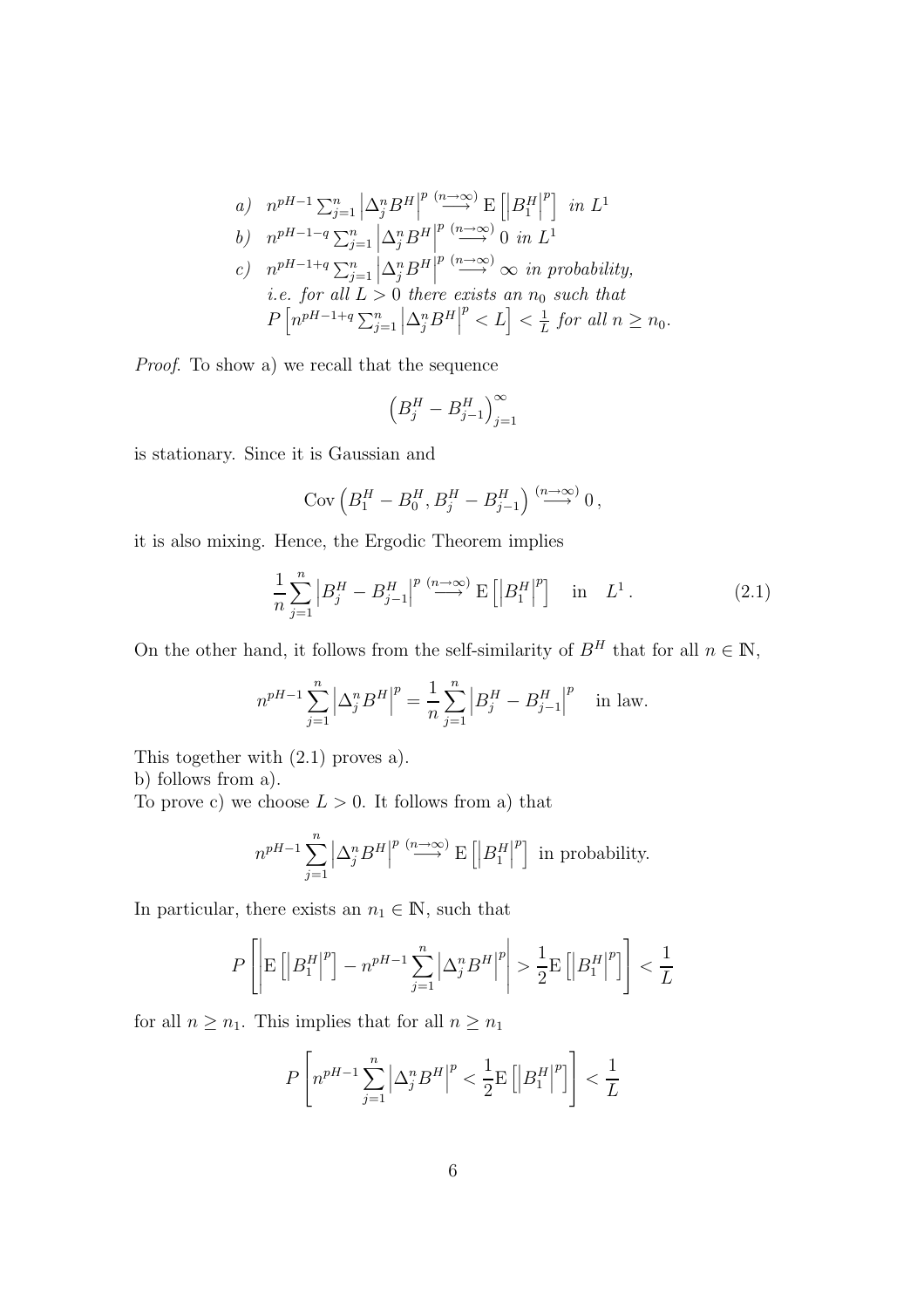or, equivalently,

$$
P\left[n^{pH-1+q}\sum_{j=1}^n\left|\Delta_j^nB^H\right|^p < n^q\frac{1}{2}\mathrm{E}\left[\left|B_1^H\right|^p\right]\right] < \frac{1}{L}.
$$

This shows that there exists an  $n_0 \in \mathbb{N}$ , such that

$$
P\left[n^{pH-1+q}\sum_{j=1}^{n}\left|\Delta_{j}^{n}B^{H}\right|^{p} < L\right] < \frac{1}{L} \quad \text{for all} \quad n \ge n_{0},
$$

and c) is proved.  $\Box$ 

It follows from Lemma 2.1 c) that for  $H \in \left(0, \frac{1}{2}\right)$ ,  $B<sup>H</sup>$  has infinite quadratic variation. The next proposition shows that this implies that  $B<sup>H</sup>$  cannot be a weak semimartingale if  $H \in \left(0, \frac{1}{2}\right)$ .

**Proposition 2.2** Let  $(X_t)_{t\in[0,1]}$  be an a.s. càdlàg process and denote by  $\tau$  the set of all finite partitions

$$
0 = t_0 < t_1 < \ldots < t_n = 1
$$

of  $[0, 1]$ . If

$$
\left\{\sum_{j=0}^{n-1} (X_{t_{j+1}} - X_{t_j})^2 | (t_0, t_1, \dots, t_n) \in \tau \right\}
$$

is unbounded in  $L^0$ , then X is not a weak semimartingale.

*Proof.* To simplify calculations we define  $Y_t = X_t - X_0$ ,  $t \in [0, 1]$ . Then  $(Y_t)_{t \in [0, 1]}$ is an  $\mathbb{F}^{X}$ -adapted, a.s. càdlàg process with  $Y_0 = 0$ . It is clear that  $I_Y = I_X$  and

$$
\sum_{j=0}^{n-1} (Y_{t_{j+1}} - Y_{t_j})^2 = \sum_{j=0}^{n-1} (X_{t_{j+1}} - X_{t_j})^2
$$

for all partitions

$$
(t_0,t_1,\ldots,t_n)\in\tau.
$$

To prove the lemma we must show that  $I_Y(\beta(F^X))$  is unbounded in  $L^0$ . The key ingredient in our derivation of this from the  $L^0$ -unboundedness of

$$
\left\{\sum_{j=0}^{n-1} (Y_{t_{j+1}} - Y_{t_j})^2 | (t_0, t_1, \dots, t_n) \in \tau \right\}
$$

is the equality

$$
\sum_{j=0}^{n-1} (Y_{t_{j+1}} - Y_{t_j})^2 = Y_1^2 - 2\sum_{j=1}^{n-1} Y_{t_j} (Y_{t_{j+1}} - Y_{t_j}), \qquad (2.2)
$$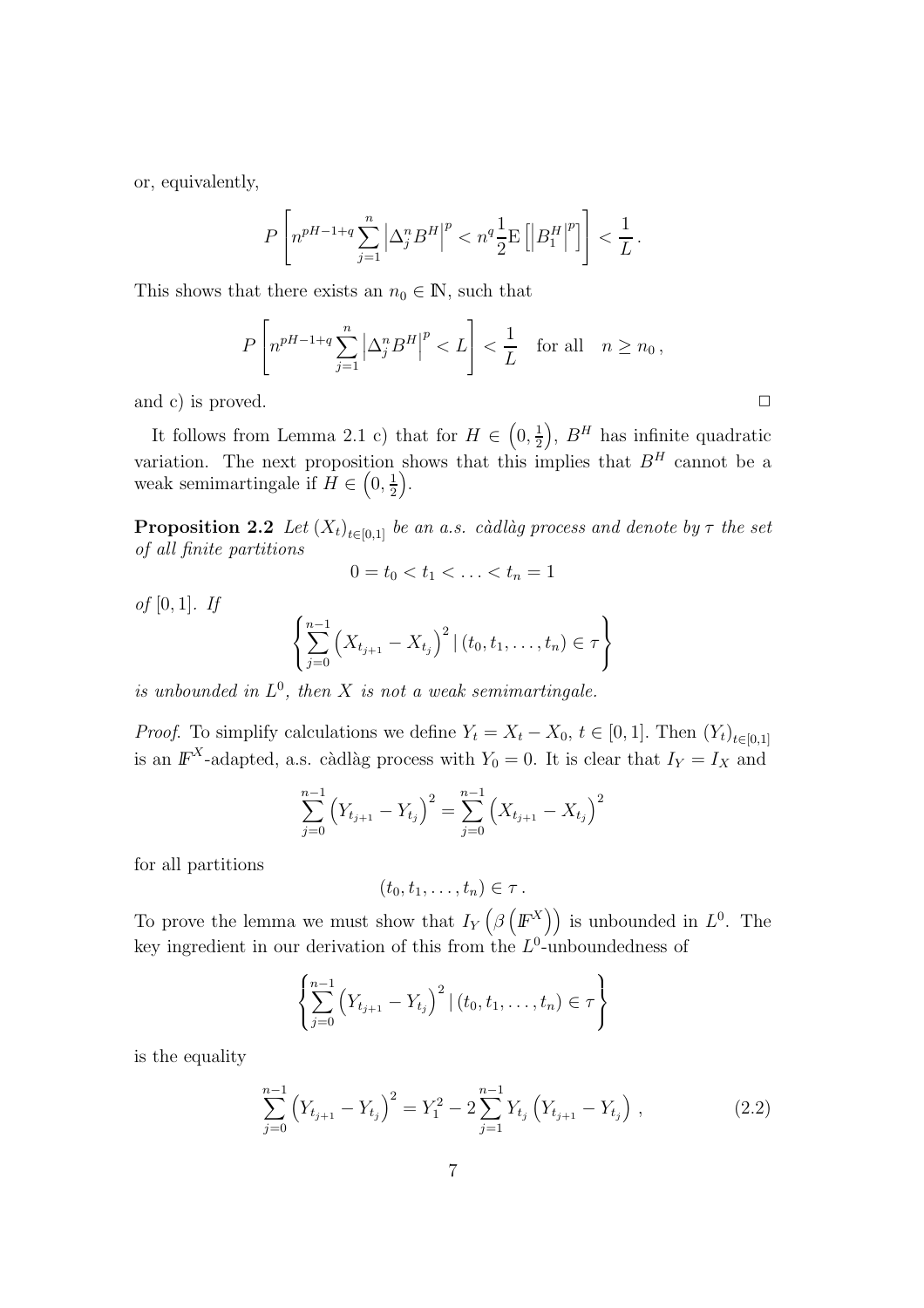which holds for all partitions

$$
(t_0,t_1,\ldots,t_n)\in\tau\,.
$$

That

$$
\left\{\sum_{j=0}^{n-1} (Y_{t_{j+1}} - Y_{t_j})^2 | (t_0, t_1, \dots, t_n) \in \tau \right\}
$$

is unbounded in  $L^0$  means that

$$
c := \lim_{L \to \infty} \sup_{\tau} P\left[\sum_{j=0}^{n-1} \left(Y_{t_{j+1}} - Y_{t_j}\right)^2 > L\right] > 0. \tag{2.3}
$$

We will deduce from this that

$$
\lim_{L \to \infty} \sup_{\vartheta \in \beta \left( \mathbb{F}^X \right)} P\left[ |I_X(\vartheta)| > L \right] \ge \frac{c}{4},\tag{2.4}
$$

which implies  $L^0$ -unboundedness of  $I_Y(\beta(\mathbb{F}^X))$ . To do this we choose  $L > 0$ . Since Y is a.s. càdlàg,  $\sup_{t\in[0,1]} |Y_t| < \infty$  almost surely. Therefore there exists an  $N > 0$  such that

$$
P\left[\sup_{t\in[0,1]}|Y_t| > N\right] < \frac{c}{4}.
$$
\n(2.5)

It follows from (2.3) that there exists a partition

$$
(t_0, t_1, \ldots, t_n) \in \tau
$$

with

$$
P\left[\sum_{j=0}^{n-1} \left(Y_{t_{j+1}} - Y_{t_j}\right)^2 > 2LN + N^2\right] > \frac{c}{2}.
$$
 (2.6)

 $(2.5)$  and  $(2.6)$  show that

$$
P\left[\left\{\sup_{t\in[0,1]} |Y_t| > N\right\} \cup \left\{\sum_{j=0}^{n-1} (Y_{t_{j+1}} - Y_{t_j})^2 \le 2LN + N^2\right\}\right]
$$
  

$$
\le P\left[\sup_{t\in[0,1]} |Y_t| > N\right] + P\left[\sum_{j=0}^{n-1} (Y_{t_{j+1}} - Y_{t_j})^2 \le 2LN + N^2\right] < 1 - \frac{c}{4}.
$$

Hence,

$$
P\left[\left\{\sup_{t\in[0,1]}|Y_t|\leq N\right\}\cap\left\{\sum_{j=0}^{n-1}\left(Y_{t_{j+1}}-Y_{t_j}\right)^2>2LN+N^2\right\}\right]>\frac{c}{4}.
$$
 (2.7)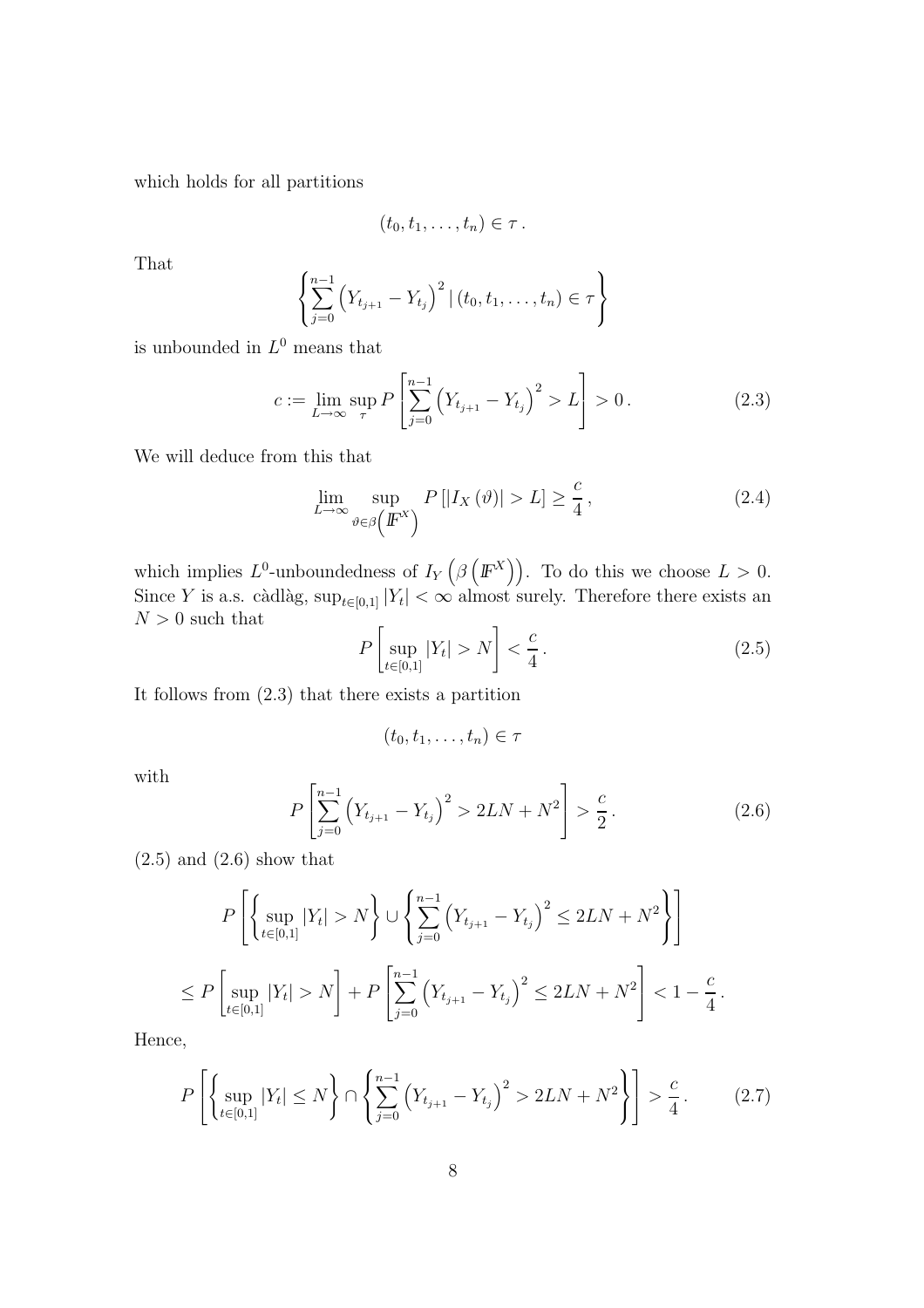It is clear that

$$
\vartheta = \sum_{j=1}^{n-1} -1_{\left\{\left|Y_{t_j}\right| \leq N\right\}}\frac{Y_{t_j}}{N}1_{(t_j,t_{j+1}]}
$$

is in  $\beta(F^X)$ , and it can be seen from (2.2) that on the event

$$
\left\{\sup_{t\in[0,1]}|Y_t|\leq N\right\}\cap\left\{\sum_{j=0}^{n-1}\left(Y_{t_{j+1}}-Y_{t_j}\right)^2>2LN+N^2\right\}
$$

we have

$$
I_Y(\vartheta) = \frac{1}{2N} \left( \sum_{j=0}^{n-1} (Y_{t_{j+1}} - Y_{t_j})^2 - Y_1^2 \right)
$$
  
> 
$$
\frac{1}{2N} (2LN + N^2 - N^2) = L.
$$

Together with (2.7), this implies that

$$
P\left[I_Y\left(\vartheta\right)>L\right] > \frac{c}{4}.
$$

Since L was chosen arbitrarily, this shows (2.4) and the proposition is proved.  $\Box$ 

**Corollary 2.3**  $(B_t^H)_{t \in [0,1]}$  is not a weak semimartingale if  $H \in \left(0, \frac{1}{2}\right)$ .

Proof. It follows from Lemma 2.1 c) that

$$
\sum_{j=1}^{n} \left(\Delta_j^n B^H\right)^2 \stackrel{(n \to \infty)}{\longrightarrow} \infty
$$
 in probability.

This implies that

$$
\left\{ \sum_{j=1}^{n} \left( \Delta_{j}^{n} B^{H} \right)^{2} | n \in \mathbb{N} \right\}
$$

is unbounded in  $L^0$ . Since  $B^H$  is a.s. continuous, the corollary follows from Proposition 2.2.

For  $H \in \left(\frac{1}{2}, 1\right)$  a direct proof of the fact that  $B^H$  is not a weak semimartingale seems to be difficult. We go a roundabout way that permits us to use already existing results on semimartingales.

**Lemma 2.4** Let  $\mathbb{F} = (\mathcal{F}_t)_{t \in [0,1]}$  be a filtration. Then every stochastically rightcontinuous *IF*-weak semimartingale  $(X_t)_{t\in[0,1]}$  is also an  $\overline{F}$ -weak semimartingale. In particular, if  $X$  is a.s. right-continuous, it is an  $\bar{F}$ -semimartingale.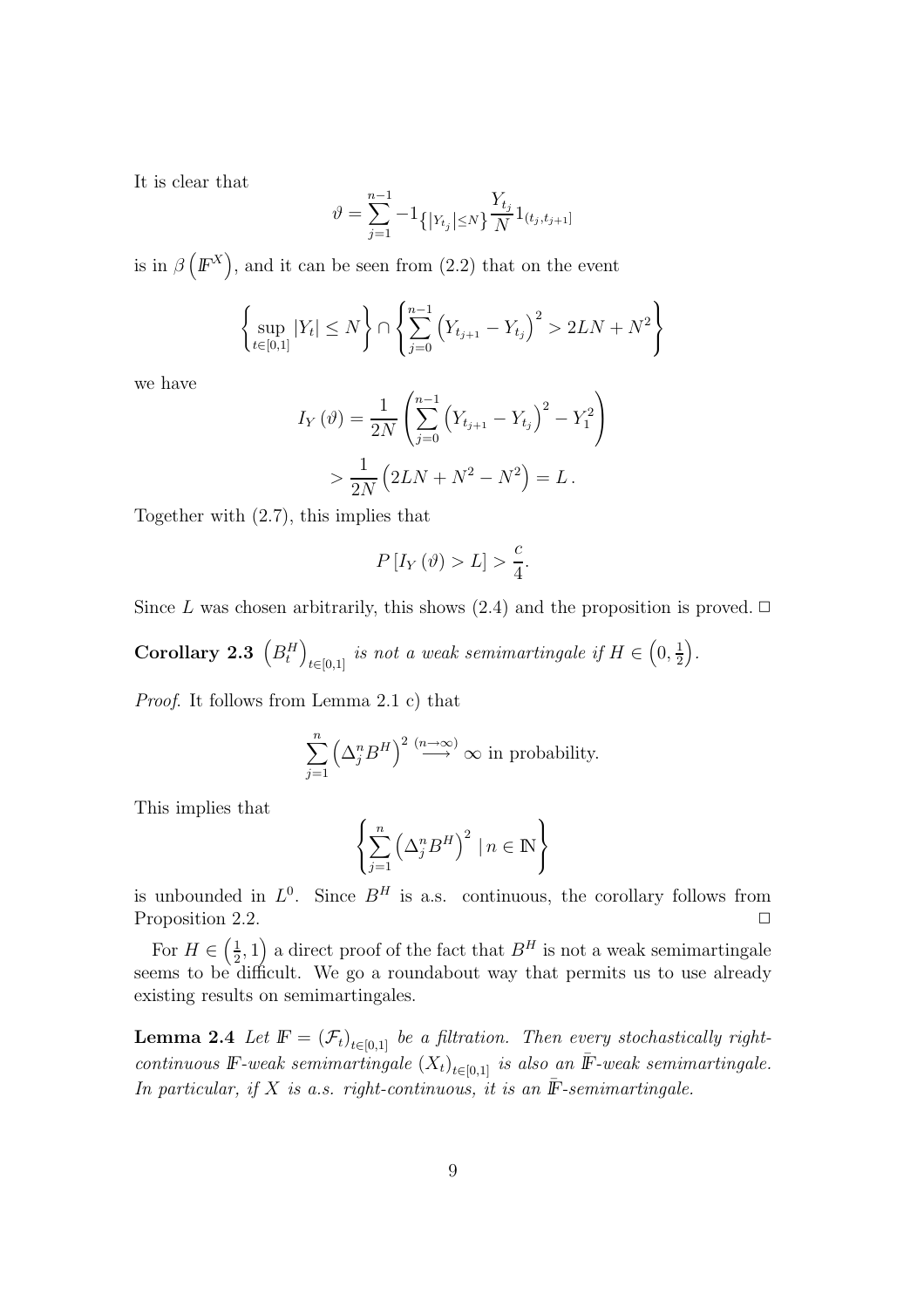*Proof.* Define  $\mathbb{F}^0 = (\mathcal{F}^0_t)_{t \in [0,1]}$  as follows: Let  $\mathcal{F}^0_1$  be the completion of  $\mathcal{F}_1$ , N the null sets of  $\mathcal{F}_1^0$  and set

$$
\mathcal{F}_t^0 = \sigma\left(\mathcal{F}_t \cup \mathcal{N}\right), \, t \in [0,1]\,.
$$

Let  $t \in [0,1]$  and  $f \in L^0(\mathcal{F}_t^0)$  such that  $|f| \leq 1$  almost surely. We set

$$
A = \{f > E[f|\mathcal{F}_t]\} \text{ and } B = \{f < E[f|\mathcal{F}_t]\} .
$$

Since

 $\mathcal{F}_t^0 = \{ G \subset \Omega \mid \exists F \in \mathcal{F}_t \text{ such that } G \triangle F \in \mathcal{N} \},\$ 

there exist  $\tilde{A}, \tilde{B} \in \mathcal{F}_t$  with  $A \triangle \tilde{A}, B \triangle \tilde{B} \in \mathcal{N}$ . The equalities

$$
\int_A f - \mathbf{E}[f|\mathcal{F}_t] dP = \int_{\tilde{A}} f - \mathbf{E}[f|\mathcal{F}_t] dP = 0
$$

and

$$
\int_{B} f - \mathcal{E}[f|\mathcal{F}_{t}] dP = \int_{\tilde{B}} f - \mathcal{E}[f|\mathcal{F}_{t}] dP = 0
$$

imply  $P[A] = P[B] = 0$ . Hence,

$$
f = \mathcal{E}[f|\mathcal{F}_t] \quad \text{almost surely.} \tag{2.8}
$$

Let  $(X_t)_{t\in[0,1]}$  be an *IF*-weak semimartingale. It follows from (2.8) that for every  $\vartheta \in \beta \left( \mathbb{F}^0 \right)$  there exists a  $\tilde{\vartheta} \in \beta \left( \mathbb{F} \right)$  with  $I_X(\tilde{\vartheta}) = I_X(\vartheta)$  almost surely. Therefore

$$
I_X(\beta(F)) = I_X(\beta(F^0)) \text{ in } L^0.
$$

This shows that X is also an  $\mathbb{F}^0$ -weak semimartingale. Let

$$
\psi = \sum_{j=0}^{n-1} f_j 1_{(t_j,t_{j+1}]} \in \beta \left( \bar{F} \right) .
$$

For all  $t \in [0, 1]$ ,

$$
\bar{\mathcal{F}}_t = \bigcap_{s>t} \mathcal{F}_{s\wedge 1}^0\,.
$$

Therefore,

$$
\psi^{\varepsilon} = \sum_{j=0}^{n-1} f_j 1_{(t_j + \varepsilon, t_{j+1}]} \quad \text{is in} \quad \beta \left( \mathbb{F}^0 \right) \tag{2.9}
$$

for all  $\varepsilon$  with  $0 < \varepsilon < \min_j (t_{j+1} - t_j)$ . If  $(X_t)_{t \in [0,1]}$  is stochastically rightcontinuous, then

$$
\lim_{\varepsilon \searrow 0} I_X \left( \psi^{\varepsilon} \right) = I_X \left( \psi \right) \quad \text{in probability.}
$$

This, together with (2.9) and the fact that  $I_X(\beta(F^0))$  is bounded in  $L^0$ , implies that  $I_X(\beta(\bar{F}))$  is also bounded in  $L^0$ , and therefore X is an  $\bar{F}$ -weak semimartin- $\Box$  gale.  $\Box$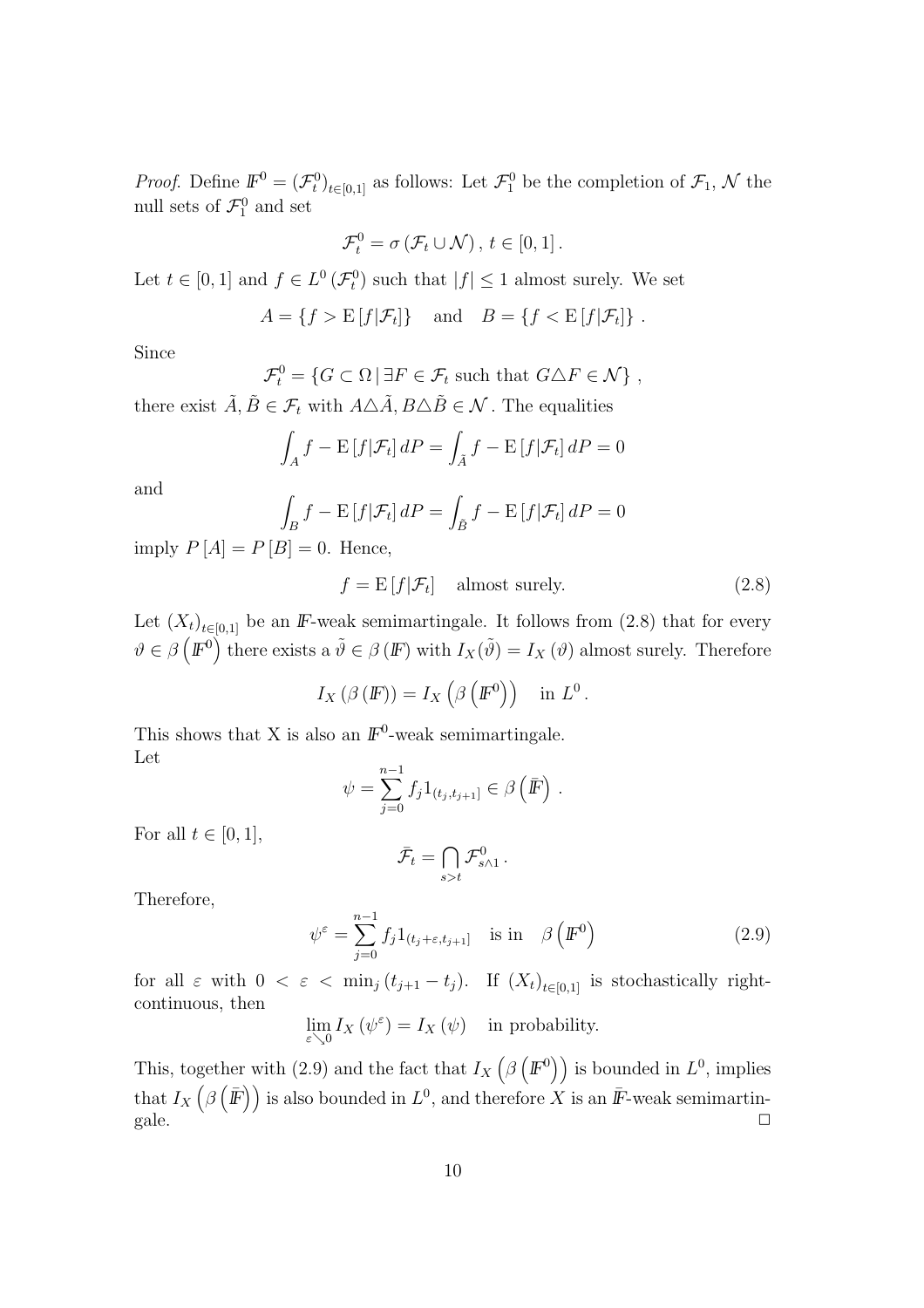**Proposition 2.5** Let  $(X_t)_{t\in[0,1]}$  be an a.s. right-continuous process such that

$$
P\left[\left(X_t\right)_{t\in[0,1]}\text{ has finite variation}\right] < 1\tag{2.10}
$$

and, for all  $\varepsilon > 0$ , there exists a partition

$$
0 = t_0 < t_1 < \ldots < t_n = 1
$$

with

$$
\max_{j} (t_{j+1} - t_j) < \varepsilon \tag{2.11}
$$

and

$$
P\left[\sum_{j=0}^{n-1} \left(X_{t_{j+1}} - X_{t_j}\right)^2 > \varepsilon\right] < \varepsilon.
$$
 (2.12)

Then  $X$  is not a weak semimartingale.

*Proof.* Suppose X is a weak semimartingale. By Lemma 2.4 X is also an  $\overline{F}^X$ semimartingale. Hence,  $X$  is of the form

$$
X_t = X_0 + M_t + A_t,
$$

where  $X_0$  is an  $\bar{\mathcal{F}}_0$ -measurable random variable,  $M_0 = A_0 = 0$ , M is an a.s. rightcontinuous local martingale with respect to  $\overline{F}$  and A an a.s. right-continuous,  $\overline{F}$ -adapted finite variation process. It follows from (2.11), (2.12) and Theorem II.22 of Protter (1990) that

$$
[X,X]_t = X_0 \, , \, t \in [0,1] \, .
$$

Hence,

$$
\left[ M,M\right] _{t}=0\,,\,t\in\left[ 0,1\right] .
$$

Therefore Theorem II.27 of Protter (1990) implies  $M_t = 0, t \in [0, 1]$ . Hence, X is a finite variation process. This contradicts  $(2.10)$ . Therefore X cannot be a weak semimartingale.

**Corollary 2.6**  $(B_t^H)_{t \in [0,1]}$  is not a weak semimartingale if  $H \in \left(\frac{1}{2}, 1\right)$ .

Proof. It follows from Lemma 2.1 c) that

$$
\sum_{j=1}^{n} \left| \Delta_j^n B^H \right| \stackrel{(n \to \infty)}{\longrightarrow} \infty \text{ in probability.}
$$

Therefore there exists a sequence  $(n_k)_{k=0}^{\infty}$  such that

$$
\sum_{j=1}^{n_k} \left| \Delta_j^{n_k} B^H \right| \stackrel{(k \to \infty)}{\longrightarrow} \infty \text{ almost surely.}
$$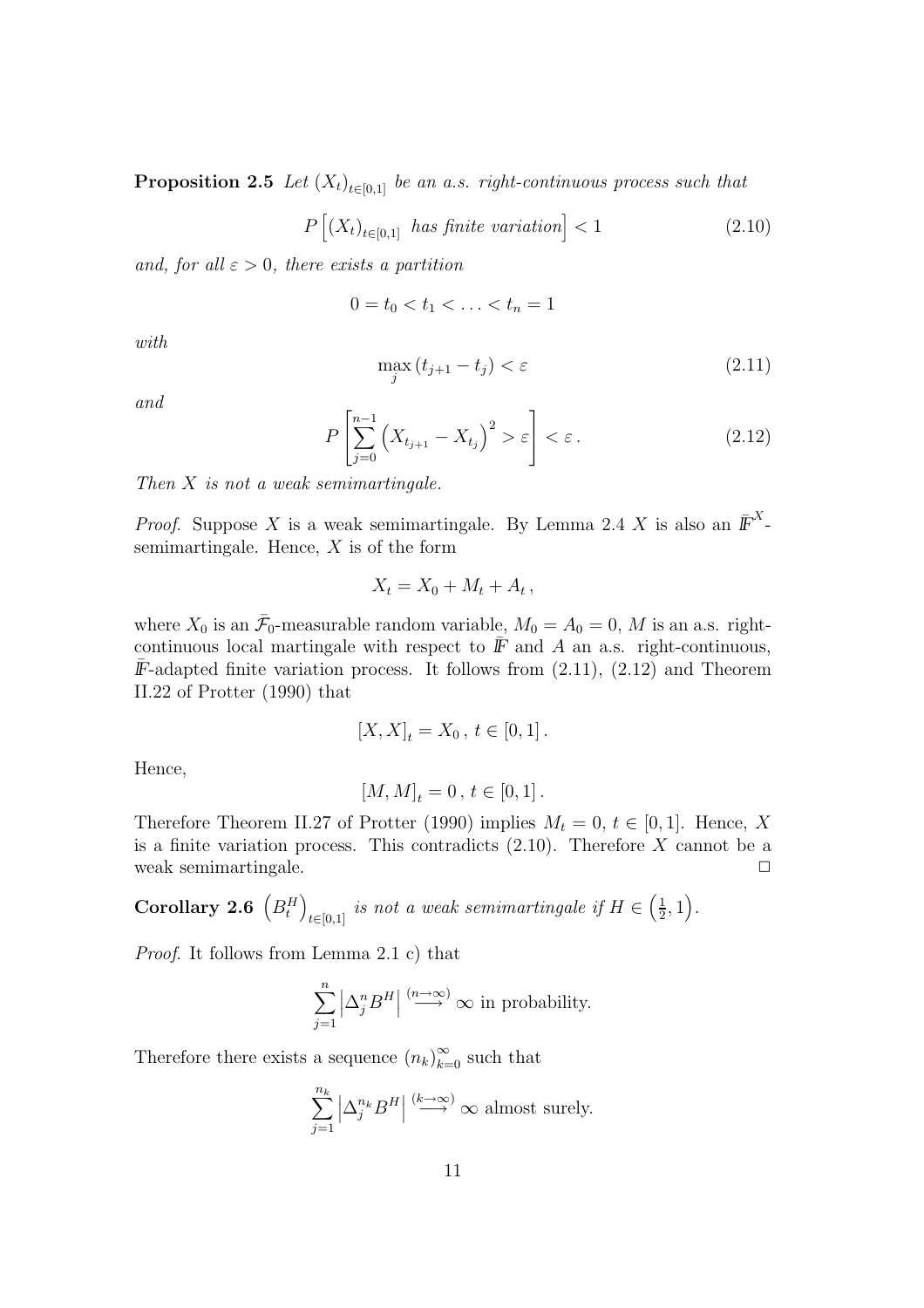Hence,

$$
P\left[\left(B_t^H\right)_{t\in[0,1]}\text{ has finite variation}\right]=0\,.
$$

On the other hand, Lemma 2.1 b) shows that

$$
\sum_{j=1}^{n} \left(\Delta_j^n B^H\right)^2 \stackrel{(n\to\infty)}{\longrightarrow} 0 \text{ in } L^1.
$$

Hence,  $B<sup>H</sup>$  satisfies the assumptions of Proposition 2.5. Therefore it is not a weak semimartingale.  $\Box$ 

**Remark 2.7** Let  $H \in (0, \frac{1}{2}) \cup (\frac{1}{2}, 1)$  and define the filtration  $F = (\mathcal{F}_t)_{t \in [0,1]}$  by

$$
\mathcal{F}_t = \sigma\left(\left(B_s\right)_{0 \le s \le t}, \left(B_s^H\right)_{0 \le s \le t}\right), \ t \in [0, 1].
$$

Since *B* is an *IF*-Brownian motion and therefore also an *IF*-weak semimartingale and  $B^H$  is not an *IF*-weak semimartingale,  $M^{H,\alpha} = B + \alpha B^H$  cannot be an *IF*-weak semimartingale. This does not imply that  $M^{H,\alpha}$  is not a weak semimartingale. However, in the next section we show that for  $H \in \left(0, \frac{1}{2}\right)$ ,  $M^{H,\alpha}$  has infinite quadratic variation. Therefore  $M^{H,\alpha}$  cannot be a weak semimartingale by Proposition 2.2.

#### **3** Proof of Theorem 1.7 for  $H \in \left(0, \frac{1}{2}\right)$ 2  $\setminus$

Like  $B^H$ ,  $M^{H,\alpha}$  cannot be a weak semimartingale for  $H \in \left(0, \frac{1}{2}\right)$  because it has infinite quadratic variation. To show this we write for  $n \in \mathbb{N}$ ,

$$
\sum_{j=1}^n \left(\Delta_j^n M^{H,\alpha}\right)^2 = \sum_{j=1}^n \left(\Delta_j^n B\right)^2 + 2\alpha \sum_{j=1}^n \Delta_j^n B \Delta_j^n B^H + \alpha^2 \sum_{j=1}^n \left(\Delta_j^n B^H\right)^2.
$$

It is known that

$$
\sum_{j=1}^{n} \left(\Delta_j^n B\right)^2 \stackrel{(n \to \infty)}{\longrightarrow} 1 \quad \text{in } L^2
$$

(see e.g. Theorem I.28 of Protter (1990)). From

$$
\mathcal{E}\left[\left(\sum_{j=1}^{n} \Delta_{j}^{n} B \Delta_{j}^{n} B^{H}\right)^{2}\right] = \sum_{j,k=1}^{n} \mathcal{E}\left[\Delta_{j}^{n} B \Delta_{j}^{n} B^{H} \Delta_{k}^{n} B \Delta_{k}^{n} B^{H}\right]
$$

$$
= \sum_{j=1}^{n} \mathcal{E}\left[\left(\Delta_{j}^{n} B\right)^{2}\right] \mathcal{E}\left[\left(\Delta_{j}^{n} B^{H}\right)^{2}\right] = n \frac{1}{n} \left(\frac{1}{n}\right)^{2H}
$$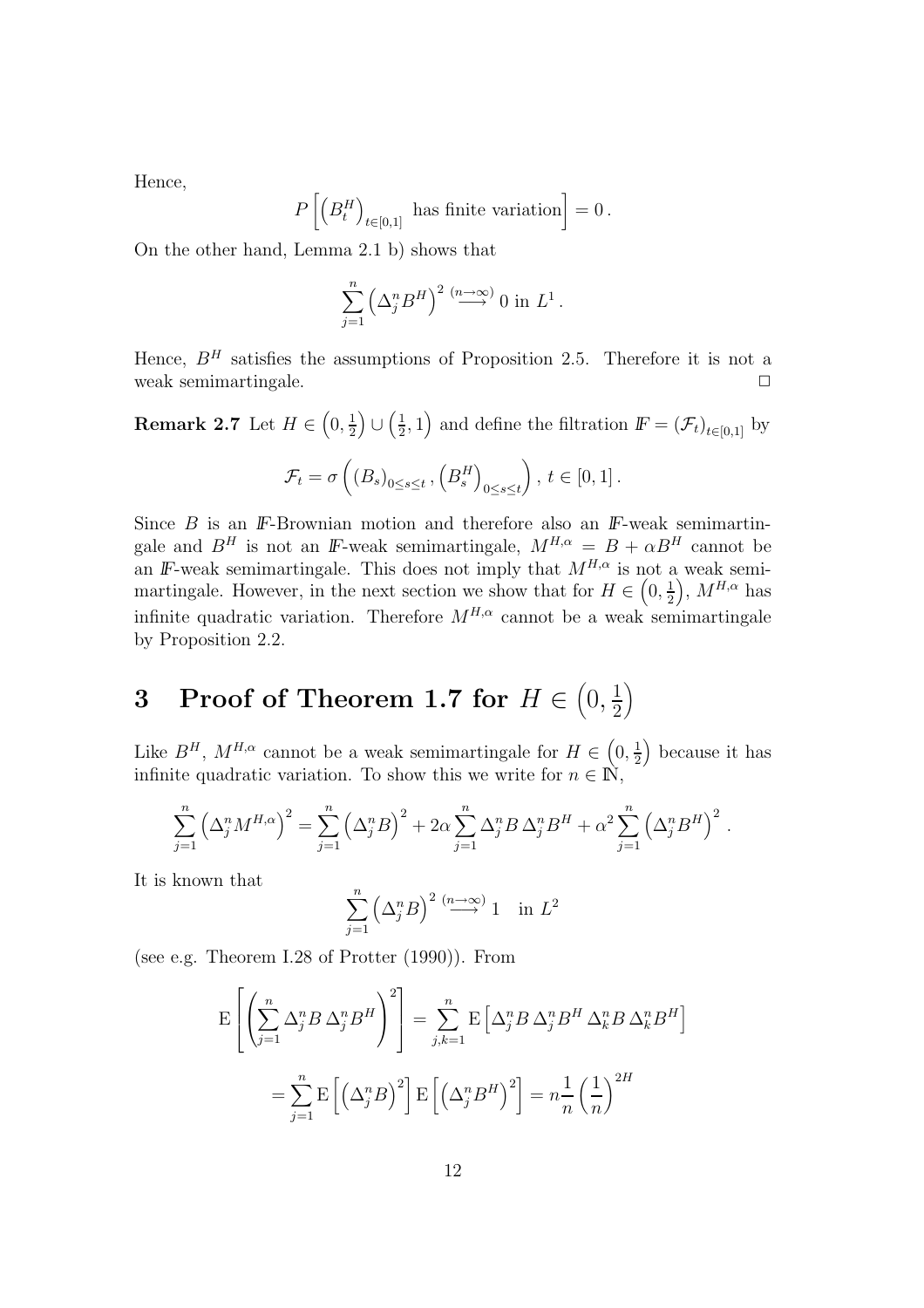it follows that

$$
\sum_{j=1}^n \Delta_j^n B \, \Delta_j^n B^H \stackrel{(n \to \infty)}{\longrightarrow} 0 \quad \text{in } L^2.
$$

On the other hand, it follows from Lemma 2.1 c) that

$$
\sum_{j=1}^{n} \left(\Delta_j^n B^H\right)^2 \stackrel{(n \to \infty)}{\longrightarrow} \infty \quad \text{in probability.}
$$

Hence,

$$
\sum_{j=1}^{n} \left(\Delta_j^{n} M^{H,\alpha}\right)^2 \stackrel{(n\to\infty)}{\longrightarrow} \infty \quad \text{in probability}.
$$

In particular,

$$
\left\{ \sum_{j=1}^{n} \left( \Delta_j^{n} M^{H,\alpha} \right)^2 | n \in \mathbb{N} \right\}
$$

is unbounded in  $L^0$  and  $M^{H,\alpha}$  is not a weak semimartingale by Proposition 2.2.

# **4** Proof of Theorem 1.7 for  $H \in (\frac{1}{2}, \frac{3}{4}]$

For  $H \in \left(\frac{1}{2}, \frac{3}{4}\right]$ , the key in the proof of Theorem 1.7 is Lemma 4.2 below. It is based on Theorem 1 of Stricker (1984). Before we can formulate Lemma 4.2, we must specify our notion of a quasimartingale. As we did in the case of weak semimartingale, we call a stochastic process  $X$  a quasimartingale if it is a quasimartingale with respect to  $\mathbb{F}^{X}$ .

**Definition 4.1** A stochastic process  $(X_t)_{t\in[0,1]}$  is a quasimartingale if

$$
X_t \in L^1 \quad \text{for all } t \in [0, 1], \quad \text{and}
$$
\n
$$
\sup_{\tau} \sum_{j=0}^{n-1} \left\| \mathbf{E} \left[ X_{t_{j+1}} - X_{t_j} | \mathcal{F}_{t_j}^X \right] \right\|_1 < \infty \,,
$$

where  $\tau$  is the set of all finite partitions

 $0 = t_0 < t_1 < \ldots < t_n = 1$  of  $[0, 1]$ .

**Lemma 4.2** If  $M^{H,\alpha}$  is not a quasimartingale, it is not a weak semimartingale.

*Proof.* Let us assume that  $M^{H,\alpha}$  is a weak semimartingale. Then Theorem 1 of Stricker (1984) implies that  $I_{M^{H,\alpha}}(\beta(F^{M^{H,\alpha}}))$  is bounded in  $L^2$ . Therefore it is also bounded in  $L^1$ . For any partition

$$
0 = t_0 < t_1, \ldots < t_n = 1 \,,
$$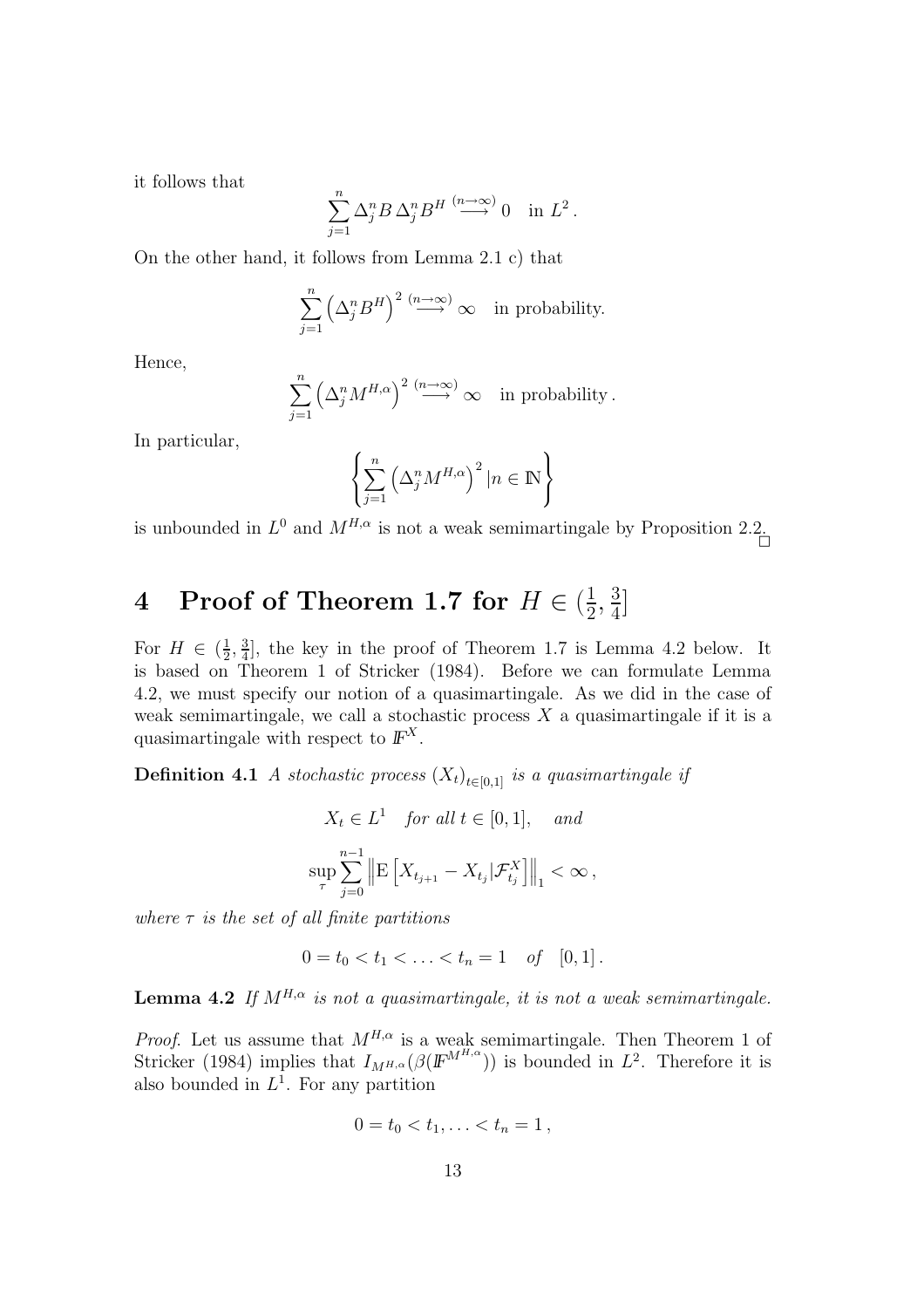$$
\sum_{j=0}^{n-1} \text{sgn}\left(\text{E}\left[M_{t_{j+1}}^{H,\alpha} - M_{t_j}^{H,\alpha} | \mathcal{F}_{t_j}\right]\right) 1_{(t_j,t_{j+1}]} \text{ is in } \beta(\mathbb{F}^{M^{H,\alpha}}),
$$

and

$$
\left\| I_{M^{H,\alpha}} \left( \sum_{j=0}^{n-1} \text{sgn} \left( \mathbf{E} \left[ M_{t_{j+1}}^{H,\alpha} - M_{t_j}^{H,\alpha} | \mathcal{F}_{t_j}^{M^{H,\alpha}} \right] \right) 1_{(t_j,t_{j+1}]} \right) \right\|_1
$$
  
\n
$$
\geq \mathbf{E} \left[ I_{M^{H,\alpha}} \left( \sum_{j=0}^{n-1} \text{sgn} \left( \mathbf{E} \left[ M_{t_{j+1}}^{H,\alpha} - M_{t_j}^{H,\alpha} | \mathcal{F}_{t_j}^{M^{H,\alpha}} \right] \right) 1_{(t_j,t_{j+1}]} \right) \right]
$$
  
\n
$$
= \sum_{j=0}^{n-1} \left\| \mathbf{E} \left[ M_{t_{j+1}}^{H,\alpha} - M_{t_j}^{H,\alpha} | \mathcal{F}_{t_j}^{M^{H,\alpha}} \right] \right\|_1.
$$

It follows that  $M^{H,\alpha}$  is a quasimartingale. Hence, if  $M^{H,\alpha}$  is not a quasimartingale, it cannot be a weak semimartingale.  $\Box$ 

It remains to prove that  $M^{H,\alpha}$  is not a quasimartingale if  $H \in (\frac{1}{2}, \frac{3}{4}]$ . We do this in the next two lemmas.

**Lemma 4.3** If  $H \in (\frac{1}{2}, \frac{3}{4})$ ,  $M^{H,\alpha}$  is not a quasimartingale.

*Proof.* Since conditional expectation is a contraction with respect to the  $L^1$ -norm, we have for all  $n \in \mathbb{N}$  and all  $j = 1, \ldots, n - 1$ ,

$$
\left\| \mathcal{E} \left[ \Delta_{j+1}^n M^{H,\alpha} \big| \mathcal{F}_\frac{j}{n}^{M^{H,\alpha}} \right] \right\|_1 \ge \left\| \mathcal{E} \left[ \Delta_{j+1}^n M^{H,\alpha} \big| \Delta_j^n M^{H,\alpha} \right] \right\|_1. \tag{4.1}
$$

Moreover,

$$
\left\| \mathbf{E} \left[ \Delta_{j+1}^n M^{H,\alpha} | \Delta_j^n M^{H,\alpha} \right] \right\|_1 = \sqrt{\frac{2}{\pi}} \left\| \mathbf{E} \left[ \Delta_{j+1}^n M^{H,\alpha} | \Delta_j^n M^{H,\alpha} \right] \right\|_2 \tag{4.2}
$$

because  $E\left[\Delta_{j+1}^n M^{H,\alpha}|\Delta_j^n M^{H,\alpha}\right]$  is a centered Gaussian random variable. Using  $(4.1)$  and  $(4.2)$  we obtain

$$
\sum_{j=0}^{n-1} \left\| \mathbf{E} \left[ \Delta_{j+1}^n M^{H,\alpha} | \mathcal{F}_\frac{j}{n}^{M^{H,\alpha}} \right] \right\|_1 \ge \sqrt{\frac{2}{\pi}} \sum_{j=1}^{n-1} \left\| \mathbf{E} \left[ \Delta_{j+1}^n M^{H,\alpha} | \Delta_j^n M^{H,\alpha} \right] \right\|_2
$$

$$
= \sqrt{\frac{2}{\pi}} \sum_{j=1}^{n-1} \left\| \frac{\text{Cov} \left( \Delta_{j+1}^n M^{H,\alpha}, \Delta_j^n M^{H,\alpha} \right)}{\text{Cov} \left( \Delta_j^n M^{H,\alpha}, \Delta_j^n M^{H,\alpha} \right)} \Delta_j^n M^{H,\alpha} \right\|_2
$$

$$
= \sqrt{\frac{2}{\pi}} \sum_{j=1}^{n-1} \frac{\text{Cov} \left( \Delta_{j+1}^n M^{H,\alpha}, \Delta_j^n M^{H,\alpha} \right)}{\sqrt{\text{Cov} \left( \Delta_j^n M^{H,\alpha}, \Delta_j^n M^{H,\alpha} \right)}}
$$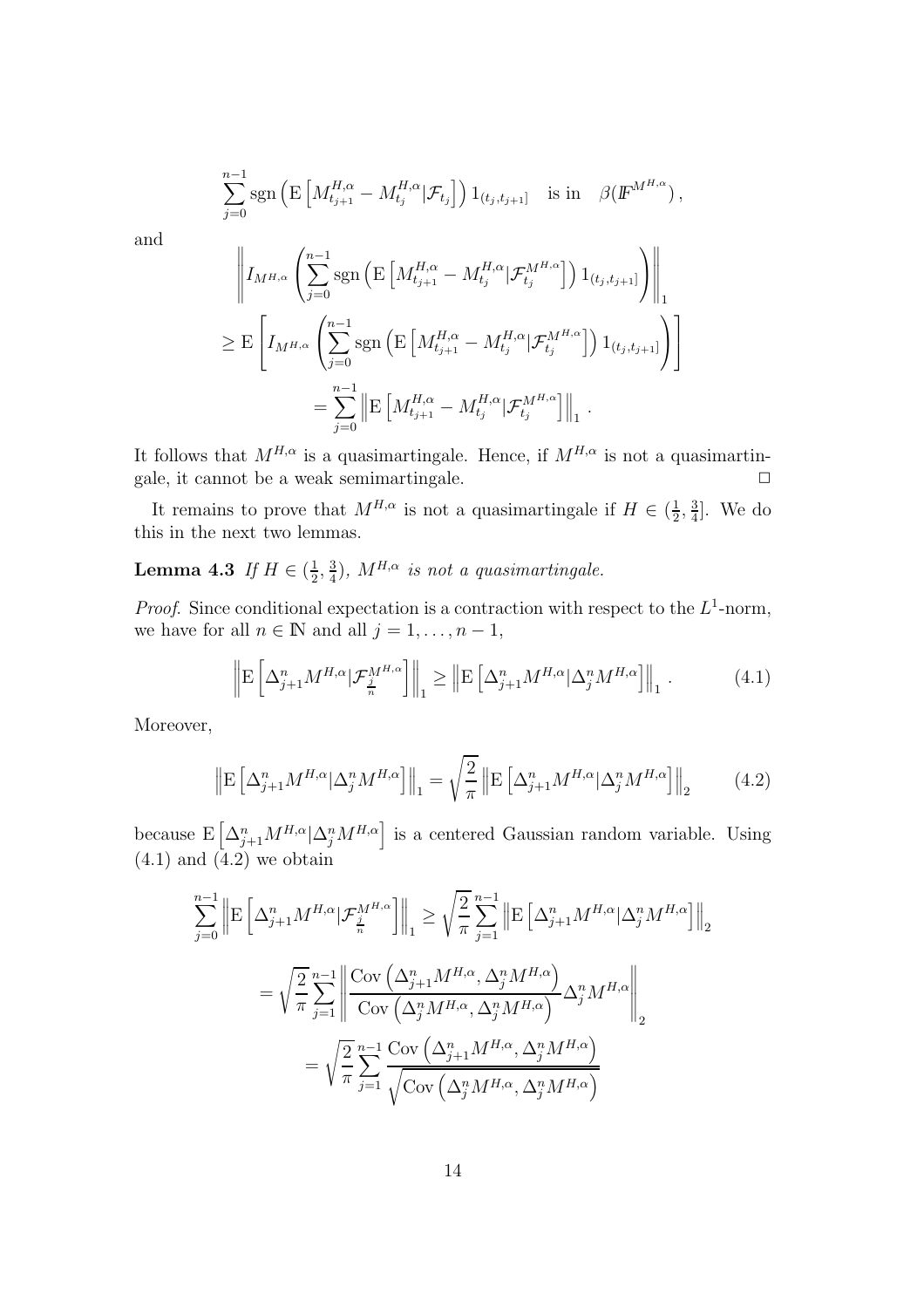$$
= \sqrt{\frac{2}{\pi}} \sum_{j=1}^{n-1} \frac{\alpha^2 n^{-2H} \left(\frac{2^{2H}}{2} - 1\right)}{\sqrt{\frac{1}{n} + \alpha^2 n^{-2H}}} \ge \sqrt{\frac{2}{\pi}} \alpha^2 \left(\frac{2^{2H}}{2} - 1\right) \sum_{j=1}^{n-1} \frac{n^{-2H}}{\sqrt{\frac{1}{n} + \alpha^2 \frac{1}{n}}}
$$

$$
= \sqrt{\frac{2}{\pi}} \left(\frac{2^{2H}}{2} - 1\right) \frac{\alpha^2}{\sqrt{1 + \alpha^2}} \sum_{j=1}^{n-1} n^{\frac{1}{2} - 2H}
$$

$$
= \sqrt{\frac{2}{\pi}} \left(\frac{2^{2H}}{2} - 1\right) \frac{\alpha^2}{\sqrt{1 + \alpha^2}} (n - 1) n^{\frac{1}{2} - 2H} \to \infty, \text{ as } n \to \infty.
$$
This proves the lemma.

**Lemma 4.4**  $M^{\frac{3}{4},\alpha}$  is not a quasimartingale.

Proof. In this case the estimate (4.1) is not good enough. Now we need that for all  $n \in \mathbb{N}$  and all  $j = 1, \ldots, n - 1$ ,

$$
\left\| \mathbf{E} \left[ \Delta_{j+1}^n M^{\frac{3}{4},\alpha} | \mathcal{F}_{\frac{j}{n}}^{M^{\frac{3}{4},\alpha}} \right] \right\|_1 \geq \left\| \mathbf{E} \left[ \Delta_{j+1}^n M^{\frac{3}{4},\alpha} | \Delta_j^n M^{\frac{3}{4},\alpha}, \dots, \Delta_1^n M^{\frac{3}{4},\alpha} \right] \right\|_1,
$$

which follows, like (4.1) from the fact that conditional expectation is a contraction with respect to the  $L^1$ -norm. Since

$$
\mathbf{E}\left[\Delta_{j+1}^n M^{\frac{3}{4},\alpha} |\Delta_j^n M^{\frac{3}{4},\alpha}, \dots, \Delta_1^n M^{\frac{3}{4},\alpha}\right]
$$

is centered Gaussian,

$$
\| \mathbf{E} \left[ \Delta_{j+1}^n M^{\frac{3}{4}, \alpha} | \Delta_j^n M^{\frac{3}{4}, \alpha}, \dots, \Delta_1^n M^{\frac{3}{4}, \alpha} \right] \|_1
$$
  
=  $\sqrt{\frac{2}{\pi}} \left\| \mathbf{E} \left[ \Delta_{j+1}^n M^{\frac{3}{4}, \alpha} | \Delta_j^n M^{\frac{3}{4}, \alpha}, \dots, \Delta_1^n M^{\frac{3}{4}, \alpha} \right] \right\|_2$ 

.<br>.

Hence,

$$
\sum_{j=0}^{n-1} \left\| \mathbf{E} \left[ \Delta_{j+1}^n M^{\frac{3}{4},\alpha} | \mathcal{F}_{\frac{j}{n}}^{M^{\frac{3}{4},\alpha}} \right] \right\|_1 \ge \sqrt{\frac{2}{\pi}} \sum_{j=1}^{n-1} \left\| \mathbf{E} \left[ \Delta_{j+1}^n M^{\frac{3}{4},\alpha} | \Delta_j^n M^{\frac{3}{4},\alpha}, \dots, \Delta_1^n M^{\frac{3}{4},\alpha} \right] \right\|_2
$$

and the lemma is proved if we can show that

$$
\sum_{j=1}^{n-1} \left\| \mathbf{E} \left[ \Delta_{j+1}^n M^{\frac{3}{4}, \alpha} | \Delta_j^n M^{\frac{3}{4}, \alpha}, \dots, \Delta_1^n M^{\frac{3}{4}, \alpha} \right] \right\|_2 \to \infty, \text{ as } n \to \infty.
$$
 (4.3)

For  $n \in \mathbb{N}$  and  $j \in \{1, \ldots, n-1\}$ ,

$$
\left(\Delta_{j+1}^n M^{\frac{3}{4},\alpha}, \Delta_j^n M^{\frac{3}{4},\alpha}, \ldots, \Delta_1^n M^{\frac{3}{4},\alpha}\right)
$$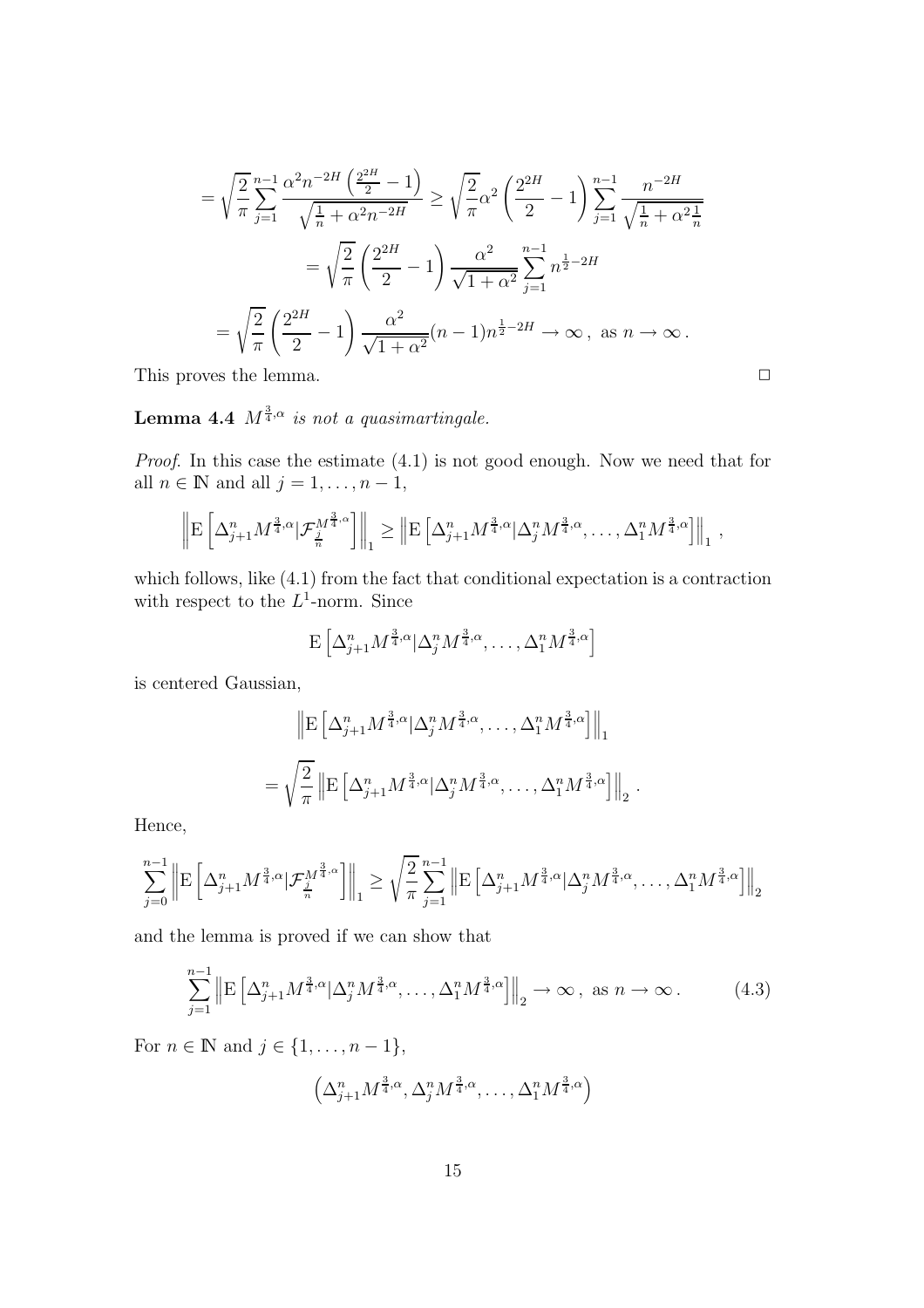is a Gaussian vector. Therefore

$$
E\left[\Delta_{j+1}^n M^{\frac{3}{4},\alpha} |\Delta_j^n M^{\frac{3}{4},\alpha}, \dots, \Delta_1^n M^{\frac{3}{4},\alpha}\right] = \sum_{k=1}^j b_k \Delta_k^n M^{\frac{3}{4},\alpha},\tag{4.4}
$$

where the vector  $b = (b_1, \ldots, b_j)^T$  solves the system of linear equations

$$
m = Ab,\t\t(4.5)
$$

where m is a j-vector whose k-th component  $m_k$  is

$$
Cov\left(\Delta_{j+1}^n M^{\frac{3}{4}, \alpha}, \Delta_k^n M^{\frac{3}{4}, \alpha}\right)
$$

and A is the covariance matrix of the Gaussian vector

$$
\left(\Delta_1^n M^{\frac{3}{4},\alpha}, \ldots, \Delta_j^n M^{\frac{3}{4},\alpha}\right) .
$$

Note that A is symmetric and, since the random variables  $\Delta_1^n M^{\frac{3}{4},\alpha}, \ldots, \Delta_j^n M^{\frac{3}{4},\alpha}$ are linearly independent, also positive definite. It follows from (4.4) and (4.5) that

$$
\left\| \mathcal{E} \left[ \Delta_{j+1}^n M^{\frac{3}{4}, \alpha} | \Delta_j^n M^{\frac{3}{4}, \alpha}, \dots, \Delta_1^n M^{\frac{3}{4}, \alpha} \right] \right\|_2^2
$$
\n
$$
= b^T A b = m^T A^{-1} m \ge ||m||_2^2 \lambda^{-1},
$$
\n(4.6)

where  $\lambda$  is the largest eigenvalue of the matrix A. Since

$$
A = \frac{1}{n} \mathrm{id} + \alpha^2 C \,,
$$

where  $C$  is the covariance matrix of the increments of fractional Brownian motion

$$
\left(\Delta_1^n B^{\frac{3}{4}}, \ldots, \Delta_j^n B^{\frac{3}{4}}\right) ,
$$

we have

$$
\lambda = \frac{1}{n} + \alpha^2 \mu \,,
$$

where  $\mu$  is the largest eigenvalue of C. As

$$
C_{kl} = n^{-\frac{3}{2}} \frac{1}{2} \left( (|k-l|+1)^{\frac{3}{2}} - 2 |k-l|^{\frac{3}{2}} + ||k-l| - 1|^{\frac{3}{2}} \right), \ k, l = 1, \ldots, j,
$$

it follows from the Gershgorin Circle Theorem (see e.g. Golub and Van Loan  $(1989)$ ) and the special form of C that

$$
\mu \le \max_{k=1,\dots,j} \sum_{l=1}^j |C_{kl}| \le 2 \sum_{l=1}^j |C_{1l}|
$$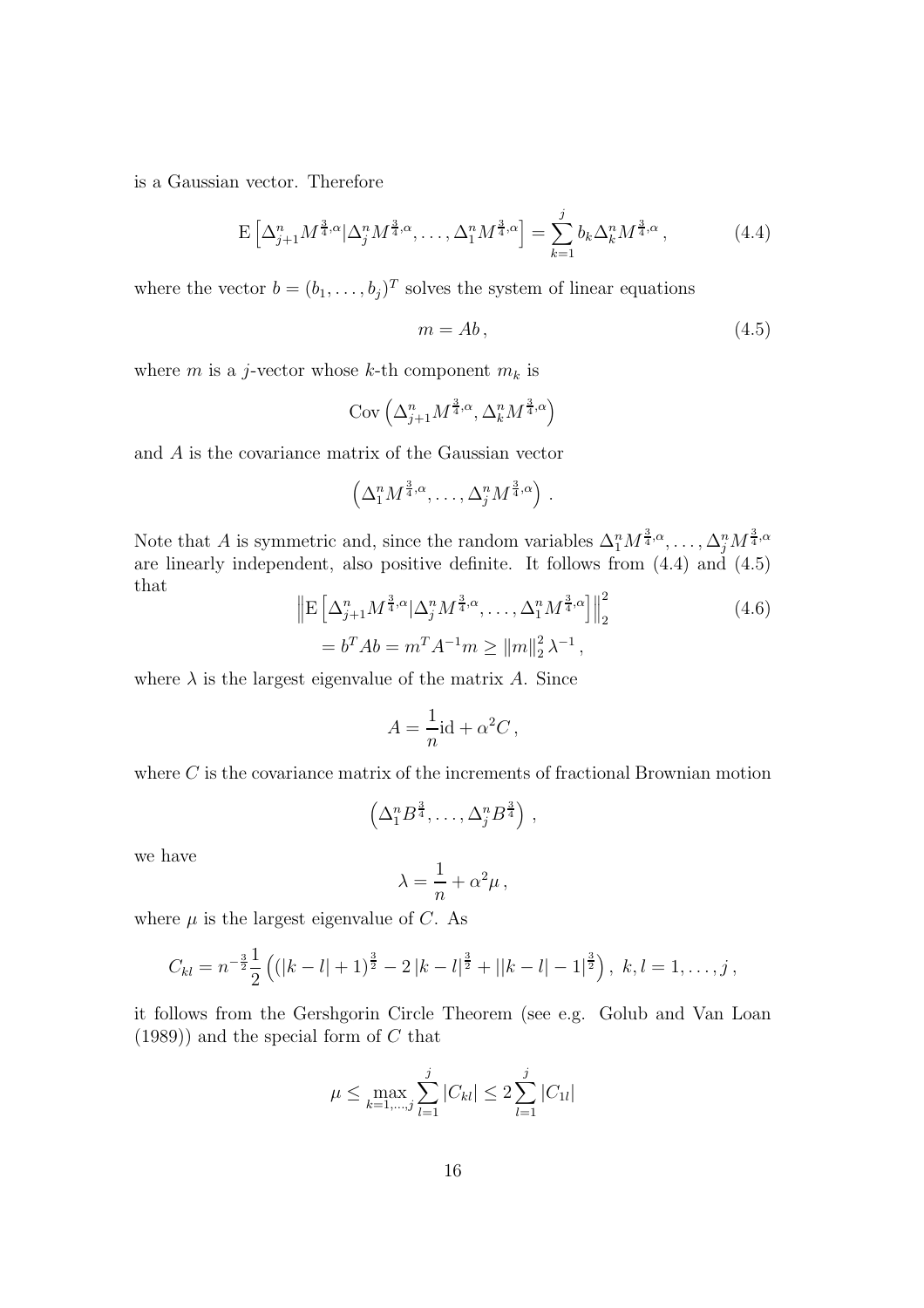$$
=2n^{-\frac{3}{2}}\frac{1}{2}\sum_{l=0}^{j-1}\left((l+1)^{\frac{3}{2}}-2l^{\frac{3}{2}}+|l-1|^{\frac{3}{2}}\right)=n^{-\frac{3}{2}}\left(1+j^{\frac{3}{2}}-(j-1)^{\frac{3}{2}}\right).
$$

Furthermore,

$$
n^{-\frac{3}{2}} \left( 1 + j^{\frac{3}{2}} - (j - 1)^{\frac{3}{2}} \right) \le \frac{1}{n} + n^{-\frac{3}{2}} \frac{\partial}{\partial j} j^{\frac{3}{2}}
$$
  
= 
$$
\frac{1}{n} + n^{-\frac{3}{2}} \frac{3}{2} j^{\frac{1}{2}} \le \frac{1}{n} + n^{-\frac{3}{2}} \frac{3}{2} n^{\frac{1}{2}} \le 3 \frac{1}{n}.
$$

Hence,

$$
\lambda \le \frac{1}{n} + \alpha^2 3\frac{1}{n} = \left(1 + 3\alpha^2\right)\frac{1}{n}
$$

and

$$
\lambda^{-1} \ge \frac{n}{1 + 3\alpha^2} \,. \tag{4.7}
$$

On the other hand,

$$
||m||_2^2 = \sum_{k=1}^j \left( \text{Cov} \left( \Delta_{j+1}^n M^{\frac{3}{4}, \alpha}, \Delta_k^n M^{\frac{3}{4}, \alpha} \right) \right)^2 = \alpha^4 \sum_{k=1}^j \left( \text{Cov} \left( \Delta_{j+1}^n B^{\frac{3}{4}}, \Delta_k^n B^{\frac{3}{4}} \right) \right)^2
$$
  
=  $\alpha^4 \frac{1}{4} n^{-3} \sum_{k=1}^j \left( (k+1)^{\frac{3}{2}} - 2k^{\frac{3}{2}} + (k-1)^{\frac{3}{2}} \right)^2$ .

Since the function  $x \mapsto x^{\frac{3}{2}}$  is analytic on  $\{x \in \mathbb{C} \mid \text{Re} x > 0\},\$ 

$$
(k+1)^{\frac{3}{2}} - 2k^{\frac{3}{2}} + (k-1)^{\frac{3}{2}} = \sum_{m=1}^{\infty} \left( \frac{1}{m!} \frac{\partial^m}{\partial k^m} k^{\frac{3}{2}} + (-1)^m \frac{1}{m!} \frac{\partial^m}{\partial k^m} k^{\frac{3}{2}} \right)
$$

$$
\geq \frac{\partial^2}{\partial k^2} k^{\frac{3}{2}} = \frac{3}{4} k^{-\frac{1}{2}}, \ k = 2, \dots j.
$$

That

$$
(k+1)^{\frac{3}{2}} - 2k^{\frac{3}{2}} + (k-1)^{\frac{3}{2}} \ge \frac{3}{4}k^{-\frac{1}{2}}
$$

also holds for  $k = 1$ , can be checked directly. It follows that

$$
\|m\|_2^2 \ge \alpha^4 \frac{1}{4} n^{-3} \frac{9}{16} \sum_{k=1}^j \frac{1}{k} \ge \alpha^4 \frac{9}{64} n^{-3} \int_1^j \frac{1}{x} dx = \alpha^4 \frac{9}{64} n^{-3} \log j. \tag{4.8}
$$

Putting (4.6), (4.7) and (4.8) together, we obtain

$$
\sum_{j=1}^{n-1} \left\| \mathcal{E} \left[ \Delta_{j+1}^n M^{\frac{3}{4}, \alpha} | \Delta_j^n M^{\frac{3}{4}, \alpha}, \dots, \Delta_1^n M^{\frac{3}{4}, \alpha} \right] \right\|_2
$$
  

$$
\geq \frac{3}{8} \frac{\alpha^2}{\sqrt{1 + 3\alpha^2}} \frac{1}{n} \sum_{j=1}^{n-1} \sqrt{\log j} \rightarrow \infty \quad \text{as } n \to \infty.
$$

Hence,  $(4.3)$  holds and the lemma is proved.  $\Box$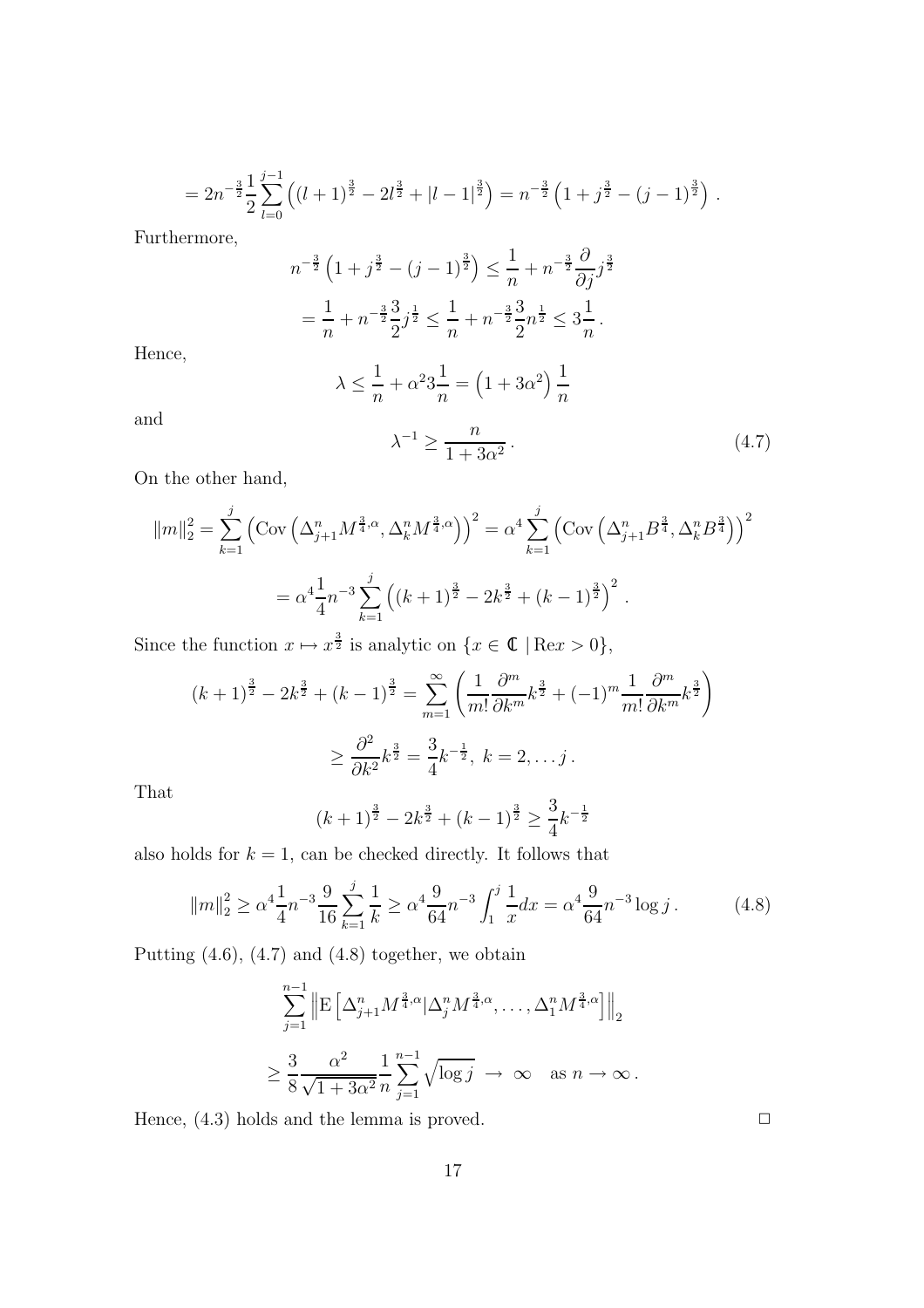# **5** Proof of Theorem 1.7 for  $H \in (\frac{3}{4}, 1]$

To show that for  $H \in (\frac{3}{4}, 1]$ ,  $M^{H,\alpha}$  is equivalent to Brownian motion we use the concept of relative entropy. The following definition and all results on relative entropy that we need in this section can be found in Chapter 6 of Hida and Hitsuda (1976).

**Definition 5.1** Let  $Q_1$  and  $Q_2$  be probability measures on a measurable space  $(\Omega, \mathcal{E})$  and denote by  $\mathcal{P}$  all finite partitions,

$$
\Omega = \bigcup_{j=1}^{n} E_j, \quad where \quad E_j \in \mathcal{E} \quad and \quad E_j \cap E_k = \emptyset \text{ if } j \neq k,
$$

of  $\Omega$ . The entropy of  $Q_1$  relative to  $Q_2$  is given by

$$
H(Q_1|Q_2) := \sup_{\mathcal{P}} \sum_{j=1}^n \log \left( \frac{Q_1[E_j]}{Q_2[E_j]} \right) Q_1[E_j],
$$

where we assume  $\frac{0}{0} = 0 \log 0 = 0$ .

For all  $n \in \mathbb{N}$ , we define  $Y_n : C[0,1] \to \mathbb{R}^n$  by

$$
Y_n(\omega) = \left(\omega\left(\frac{1}{n}\right) - \omega(0), \omega\left(\frac{2}{n}\right) - \omega\left(\frac{1}{n}\right), \ldots, \omega(1) - \omega\left(\frac{n-1}{n}\right)\right)^T,
$$

and  $\mathcal{B}_n = \sigma(Y_n)$ . Note that  $\bigvee_{n=1}^{\infty} \mathcal{B}_n$  is equal to the  $\sigma$ -algebra  $\mathcal{B}$  generated by the cylinder sets. We denote by  $Q_{M^{H,\alpha}}$  the measure induced by  $M^{H,\alpha}$  on  $(C[0, 1], \mathcal{B})$ and by  $Q_W$  Wiener measure on  $(C[0, 1], \mathcal{B})$ . Further, we let for all  $n \in \mathbb{N}$ ,  $Q^n_{M^{H,\alpha}}$ and  $Q_W^n$  be the restrictions of  $Q_{M^{H,\alpha}}$  and  $Q_W$  to  $\mathcal{B}_n$ , respectively.

To show that  $M^{H,\alpha}$  is equivalent to Brownian motion, we make use of the following lemma.

#### **Lemma 5.2** If

$$
\sup_{n} H(Q_{M^{H,\alpha}}^n | Q_W^n) < \infty,\tag{5.1}
$$

then  $Q_{M^{H,\alpha}}$  and  $Q_W$  are equivalent.

Proof. From (5.1) it follows by Lemma 6.3 of Hida and Hitsuda (1976) that  $Q_{M^{H,\alpha}}$  is absolutely continuous with respect to  $Q_W$ . But two Gaussian measures on  $(C[0, 1], \mathcal{B})$  can only be equivalent or singular (see e.g. Theorem 6.1 of Hida and Hitsuda (1976)). Therefore  $Q_{M^{\alpha,H}}$  and  $Q_W$  must be equivalent.

In the following lemma we show that (5.1) holds.

#### **Lemma 5.3**

 $\sup_n H(Q_{M^{H,\alpha}}^n | Q_W^n) < \infty$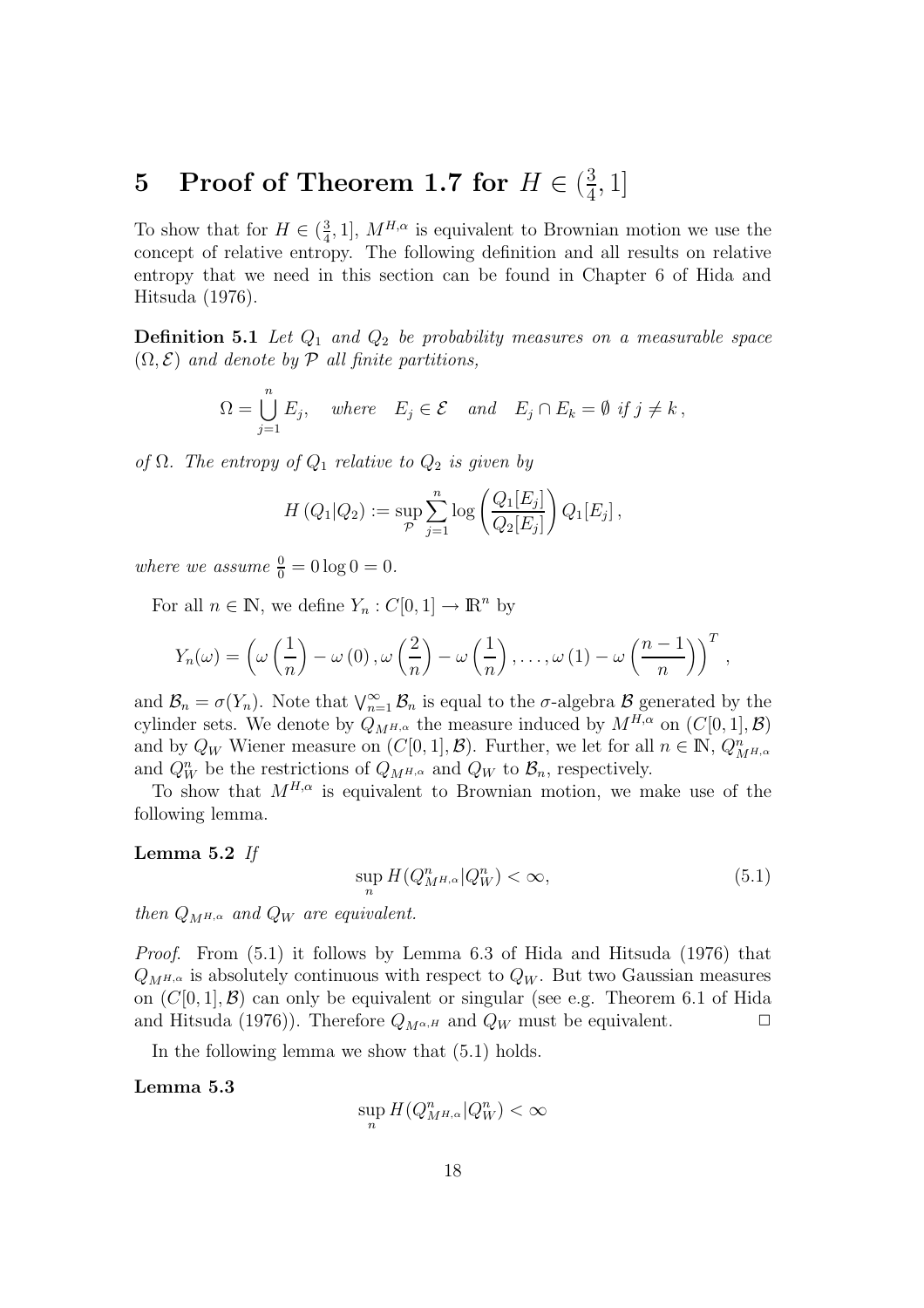*Proof.* For all  $n \in \mathbb{N}$ ,  $Y_n$  is a centered Gaussian vector under both measures  $Q_{M^{H,\alpha}}^n$  and  $Q_W^n$ . The covariance matrices of  $Y_n$  under  $Q_{M^{H,\alpha}}^n$  and  $Q_W^n$  are

$$
\mathrm{E}_{Q_{M^{H,\alpha}}^{n}}\left[Y_{n}Y_{n}^{T}\right]=\frac{1}{n}\mathrm{id}+\alpha^{2}C_{n},
$$

where  $C_n$  is the covariance matrix of the increments of fractional Brownian motion

$$
\left(\Delta_1^n B^H,\ldots,\Delta_n^n B^H\right)
$$

and

$$
\mathrm{E}_{Q_W^n} \left[ Y_n Y_n^T \right] = \frac{1}{n} \mathrm{id} \, .
$$

Since  $C_n$  is symmetric, there exists an orthogonal  $n \times n$ -matrix  $U_n$  such that Since  $C_n$  is symmetric, there exists an orthogonal  $n \times n$ -matrix  $C_n$  such that  $U_n C_n U_n^T$  is a diagonal matrix  $D_n = \text{diag}(\lambda_1^n, \dots, \lambda_n^n)$ .  $X_n = \sqrt{n} U_n Y_n$  is still a centered Gaussian vector under both measures  $Q_{M^{H,\alpha}}^n$  and  $Q_W^n$ . The covariance matrices of  $X_n$  under these two measures are

$$
\mathrm{E}_{Q_{M^{H,\alpha}}^{n}}\left[X_{n}X_{n}^{T}\right]=\mathrm{id}+n\alpha^{2}D_{n}
$$

and

$$
\mathrm{E}_{Q_W^n}\left[X_n X_n^T\right] = \mathrm{id} \, .
$$

Through  $X_n$ ,  $Q^n_{M^{H,\alpha}}$  and  $Q^n_W$  induce measures  $R^n_{M^{H,\alpha}}$  and  $R^n_W$  on  $\mathbb{R}^n$ . It can easily be seen from Definition 5.1 that

$$
H(Q_{M^{H,\alpha}}^n|Q_W^n) = H(R_{M^{H,\alpha}}^n|R_W^n).
$$

Since both measures  $R_{M^{H,\alpha}}^n$  and  $R_W^n$  are non-degenerate Gaussian measures on  $\mathbb{R}^n$ , they are equivalent. We denote by  $\varphi_n$  the Radon-Nikodym derivative of  $R_{M^{H,\alpha}}^{n}$  with respect to  $R_{W}^{n}$ . Lemma 6.1 of Hida and Hitsuda (1976) and a calculation show that

$$
H(R_{M^{H,\alpha}}^n|R_W^n) = \mathrm{E}_{R_{M^{H,\alpha}}^n}[\log \varphi_n] = \frac{1}{2} \sum_{j=1}^n \left( n\alpha^2 \lambda_j^n - \log \left(1 + n\alpha^2 \lambda_j^n\right) \right).
$$

For all  $x \geq 0$ , we have

$$
x - \log(1 + x) = \int_0^x \frac{u}{1 + u} du \le \int_0^x u du = \frac{1}{2}x^2.
$$

Therefore,

$$
H(R_{M^{H,\alpha}}^n|R_W^n) \leq \frac{1}{4}n^2\alpha^4 \sum_{j=1}^n (\lambda_j^n)^2.
$$

Hence, the lemma is proved if we can show that

$$
\sup_{n} n^{2} \sum_{j=1}^{n} \left(\lambda_{j}^{n}\right)^{2} < \infty \,,\tag{5.2}
$$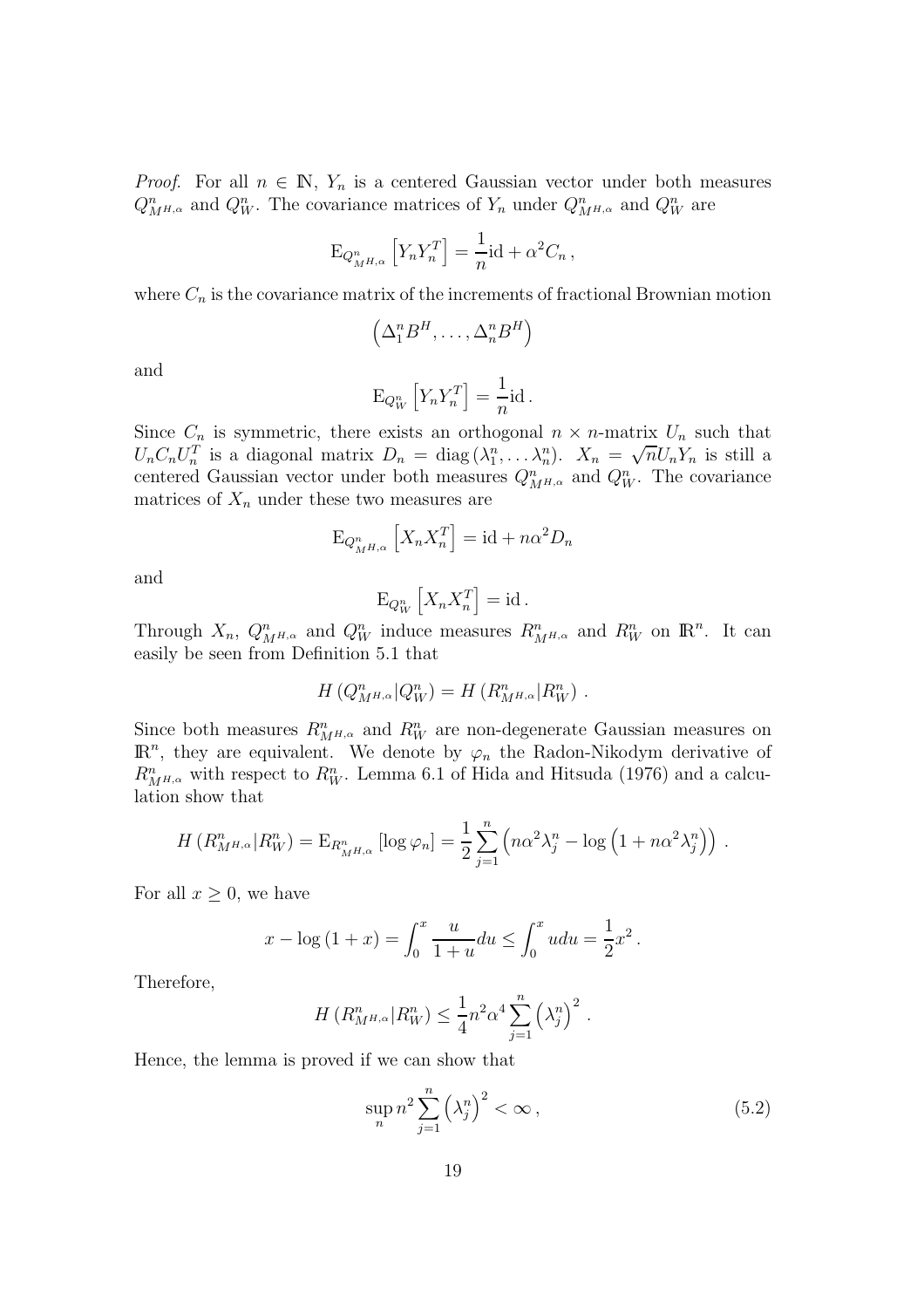where  $\lambda_1^n, \ldots, \lambda_n^n$  are the eigenvalues of the covariance matrix of the increments of fractional Brownian motion

$$
(\Delta_1^n B^H, \ldots, \Delta_n^n B^H).
$$

Since orthogonal transformation leaves the Hilbert-Schmidt norm of a matrix invariant,

$$
\sum_{j=1}^{n} (\lambda_j^n)^2 = \sum_{j,k=1}^{n} \text{Cov} (\Delta_j^n B^H, \Delta_k^n B^H)^2.
$$

As fractional Brownian motion has stationary increments,

$$
\sum_{j,k=1}^{n} \text{Cov} \left(\Delta_j^n B^H, \Delta_k^n B^H\right)^2 \le 2n \sum_{k=1}^{n} \text{Cov} \left(\Delta_k^n B^H, \Delta_1^n B^H\right)^2
$$
  
=  $2n n^{-4H} \left(1 + \left(\frac{2^{2H}}{2} - 1\right)^2\right) + 2n \sum_{k=3}^{n} \text{Cov} \left(\Delta_k^n B^H, \Delta_1^n B^H\right)^2$ .

Since for  $H \in (\frac{3}{4}, 1],$ 

$$
n^2 2n n^{-4H} \left( 1 + \left( \frac{2^{2H}}{2} - 1 \right)^2 \right) \to 0, \quad \text{as } n \to \infty,
$$

it is enough to show

$$
\sup_{n} n^{3} \sum_{k=3}^{n} \text{Cov}\left(\Delta_{k}^{n} B^{H}, \Delta_{1}^{n} B^{H}\right)^{2} < \infty \tag{5.3}
$$

to prove (5.2). For all  $k \geq 3$ , we have

$$
\text{Cov}\left(\Delta_k^n B^H, \Delta_1^n B^H\right) = n^{-2H} \frac{1}{2} \left(k^{2H} - 2\left(k - 1\right)^{2H} + \left(k - 2\right)^{2H}\right)
$$
\n
$$
\leq n^{-2H} \frac{1}{2} \left(\frac{\partial}{\partial k} k^{2H} - \frac{\partial}{\partial k} \left(k - 2\right)^{2H}\right) = H n^{-2H} \left(k^{2H-1} - \left(k - 2\right)^{2H-1}\right)
$$
\n
$$
\leq H n^{-2H} 2 \frac{\partial}{\partial k} \left(k - 2\right)^{2H-1} = 2H \left(2H - 1\right) n^{-2H} \left(k - 2\right)^{2H-2}.
$$

Using this, we obtain

$$
n^3 \sum_{k=3}^{n} \text{Cov} \left(\Delta_k^n B^H, \Delta_1^n B^H\right)^2 \le 4H^2 \left(2H - 1\right)^2 n^{3-4H} \sum_{k=1}^{n-2} k^{4H-4}
$$
  

$$
\le 4H^2 \left(2H - 1\right)^2 n^{3-4H} \int_0^{n-2} x^{4H-4} dx = \frac{4H^2 \left(2H - 1\right)^2}{4H - 3} n^{3-4H} \left(n - 2\right)^{4H-3}
$$
  

$$
\le \frac{4H^2 \left(2H - 1\right)^2}{4H - 3}
$$

Hence,  $(5.3)$  holds and the lemma is proved.  $\Box$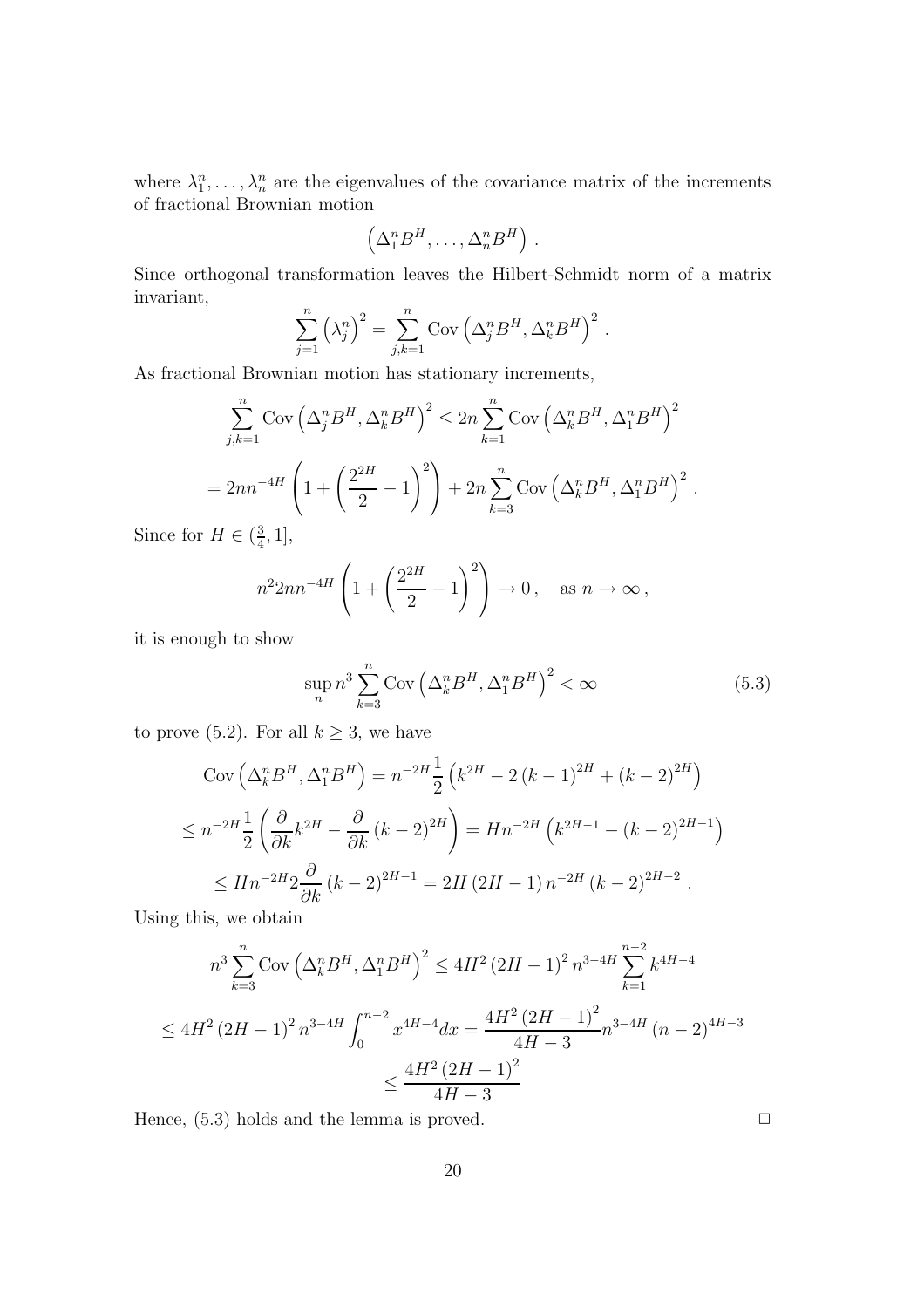**Remark 5.4** In this section we have shown that for  $H \in (\frac{3}{4}, 1], Q_{M^{H,\alpha}}$  and  $Q_W$ are equivalent. But our method of proof has not given us the Radon-Nikodym derivative, nor have we found the semimartingale decomposition of  $M^{H,\alpha}$ . These problems will be addressed in future work.

## **6 Mixed fractional Brownian motion and option pricing**

Theorem 1.7 enables us to present an example that calls in question a current practice in mathematical finance.

Let us consider a market that consists of a bank account and a stock that pays no dividends. There are no transaction costs. Borrowing and short-selling are allowed. The borrowing and the lending rate are both equal to a constant  $r$  and the discounted stock price follows a stochastic process  $(S_t)_{t\in[0,1]}$ .

We are interested in the time zero price  $C_0$  of a European call option on S with strike price K and maturity  $T = 1$ . Its discounted pay-off is  $(S_1 - e^{-r}K)^+$ . To exclude trivial arbitrage strategies,  $C_0$  must be in the interval

$$
\left(\left(S_0 - e^{-r}K\right)^+, S_0\right) \, .
$$

Samuelson (1965) proposed modelling the discounted stock price as follows:

$$
S_t = S_0 \exp(\nu t + \sigma B_t), t \in [0, 1],
$$

where  $\nu$ ,  $\sigma$  are constants and B is a Brownian motion. In this model Black and Scholes (1973) derived an explicit formula for  $C_0$ . For given  $S_0$ , r, K and maturity  $T = 1$ , the Black-Scholes price BS of a European call option depends only on the volatility  $\sigma$  and not on  $\nu$ . As a function of  $\sigma$ , BS is continuous, increasing and bijective from  $(0, \infty)$  to  $((S_0 - Ke^{-r})^+, S_0)$ .

The Samuelson model has several deficiencies and up to now there have been many efforts to build better models, including several attempts to remedy some shortcomings of the Samuelson model with the help of fractional Brownian motion (for a discussion see Cutland et al. (1995)).

For our example let us assume that empirical data suggests that the discounted price of the stock should be modelled as

$$
S_t = S_0 \exp(\nu t + \sigma B_t^H), \ t \in [0, 1], \tag{6.1}
$$

for constants  $\nu$ ,  $\sigma$  and a fractional Brownian motion  $B<sup>H</sup>$ . In Cheridito (2000) it is shown that for  $H \in \left(0, \frac{1}{2}\right) \cup \left(\frac{1}{2}, 1\right)$  such a model admits arbitrage. However, if  $H \in \left(\frac{3}{4}, 1\right)$ , we can exclude all arbitrage strategies by regularizing fractional Brownian motion in the following way: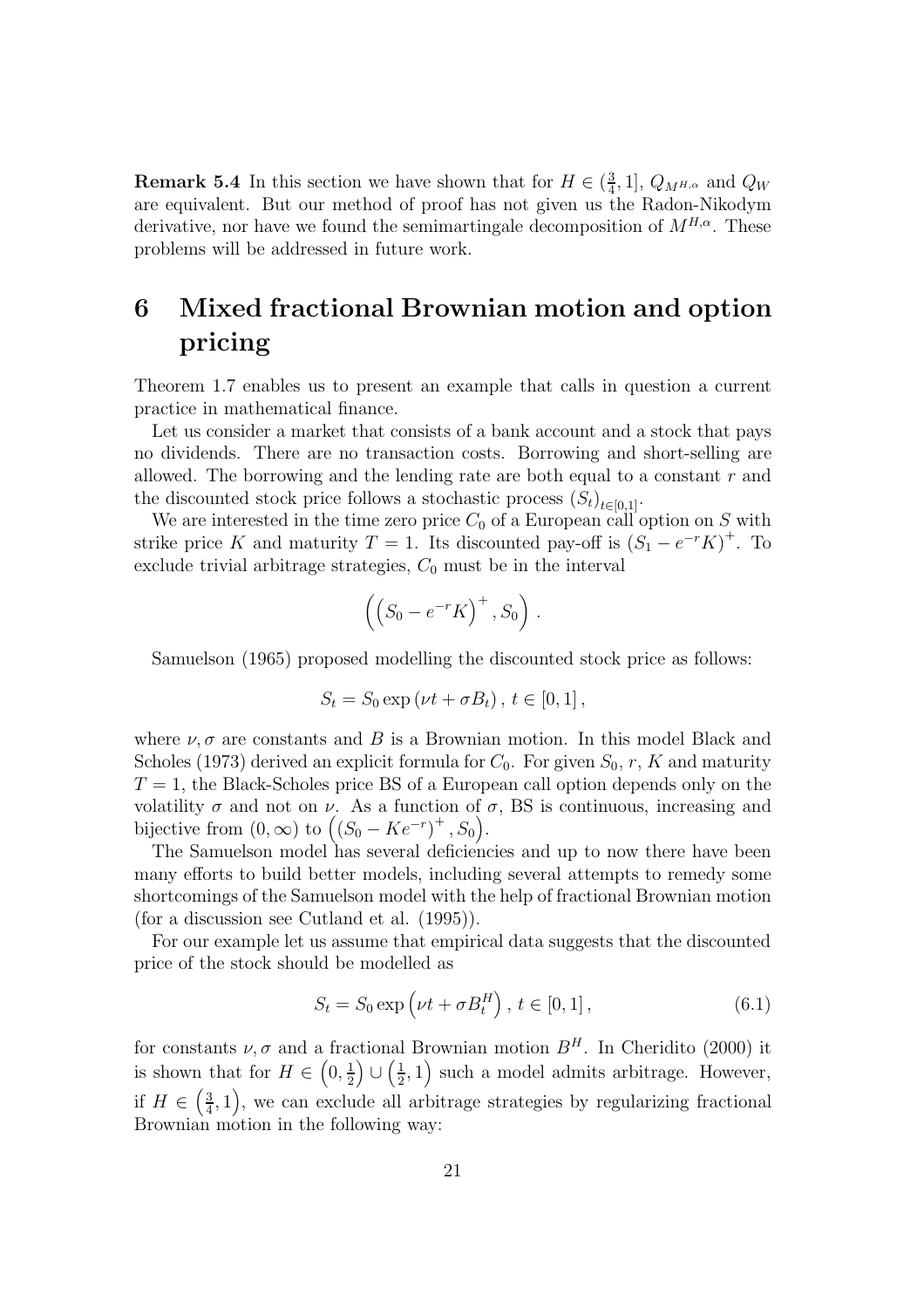If  $(B_t)_{t\in[0,1]}$  is a Brownian motion independent of  $B^H$ , Theorem 1.7 implies that for all  $\varepsilon > 0$ ,

$$
(\varepsilon B_t + B_t^H)_{t \in [0,1]}
$$
 is equivalent to 
$$
(\varepsilon B_t)_{t \in [0,1]}.
$$

We observe that

$$
Cov\left(\varepsilon B_t + B_t^H, \varepsilon B_s + B_s^H\right) = \varepsilon^2 \left(t \wedge s\right) + Cov\left(B_t^H, B_s^H\right), \, t, s \in [0, 1].
$$

Hence,  $(\varepsilon B_t + B_t^H)_{t \in [0,1]}$  is an a.s. continuous centered Gaussian process that has up to  $\varepsilon^2$  the same covariance structure as  $\left(B_t^H\right)$  $t \in [0,1]$ . This shows that if the model (6.1) fits empirical data, then so does

$$
S_t = S_0 \exp\left\{\nu t + \sigma\left(\varepsilon B_t + B_t^H\right)\right\}, \ t \in [0, 1], \tag{6.2}
$$

for  $\varepsilon > 0$  small enough. But in contrast to (6.1), and like the Samuelson model, (6.2) has a unique equivalent martingale measure  $Q^{\varepsilon}$ . This implies that the model (6.2) is arbitrage-free and complete. According to current practice in mathematical finance, in such a framework options are priced by taking the expected value under the equivalent martingale measure of the option's discounted pay-off. In the model (6.2) this leads to the following option price:

$$
C_0(\varepsilon) = \mathcal{E}_{Q^{\varepsilon}} \left[ \left( S_0 \exp \left\{ \nu + \sigma \left( \varepsilon B_1 + B_1^H \right) \right\} - e^{-r} K \right)^+ \right] = \text{BS}(\varepsilon \sigma). \tag{6.3}
$$

By the above mentioned properties of the function BS,  $C_0(\varepsilon)$  in (6.3) is close to  $(S_0 - e^{-r}K)^+$  when  $\varepsilon > 0$  is small. The deeper reason why  $C_0(\varepsilon)$  is so low in this situation, is that (6.3) gives the initial capital necessary to replicate the pay-off of the call option with a predictable trading strategy satisfying certain admissibility conditions, and this strategy seems to exploit small movements of the stochastic process (6.2) over very short time intervals.

In reality a seller of the option can only carry out finitely many transactions to hedge the option. Moreover he cannot buy and sell within nanoseconds. Therefore he will demand a higher price than  $BS(\varepsilon\sigma) \approx (S_0 - e^{-r}K)^+$ .

To find a reasonable option price, one should introduce a waiting time  $h > 0$ and restrict trading strategies to the class  $\Theta^h(F^S)$  of strategies that can buy and sell at  $\mathbb{F}^S$ -stopping times but after each transaction there must be a waiting period of minimal length h before the next. For small  $\varepsilon > 0$ , the discounted gain process of such a strategy is similar in both models (6.1) and (6.2), as should be the case. Moreover, it is shown in Cheridito (2000) that the model (6.1) has no arbitrage in  $\Theta^h$   $(F^S)$ . Hence, if we confine the strategies to the class  $\Theta^h$   $(F^S)$ , we can return to the model (6.1) to value the option. Since (6.1) with the strategies  $\Theta^h\left(\mathbb{F}^S\right)$  is an incomplete model, one has to decide in which sense the pay-off of